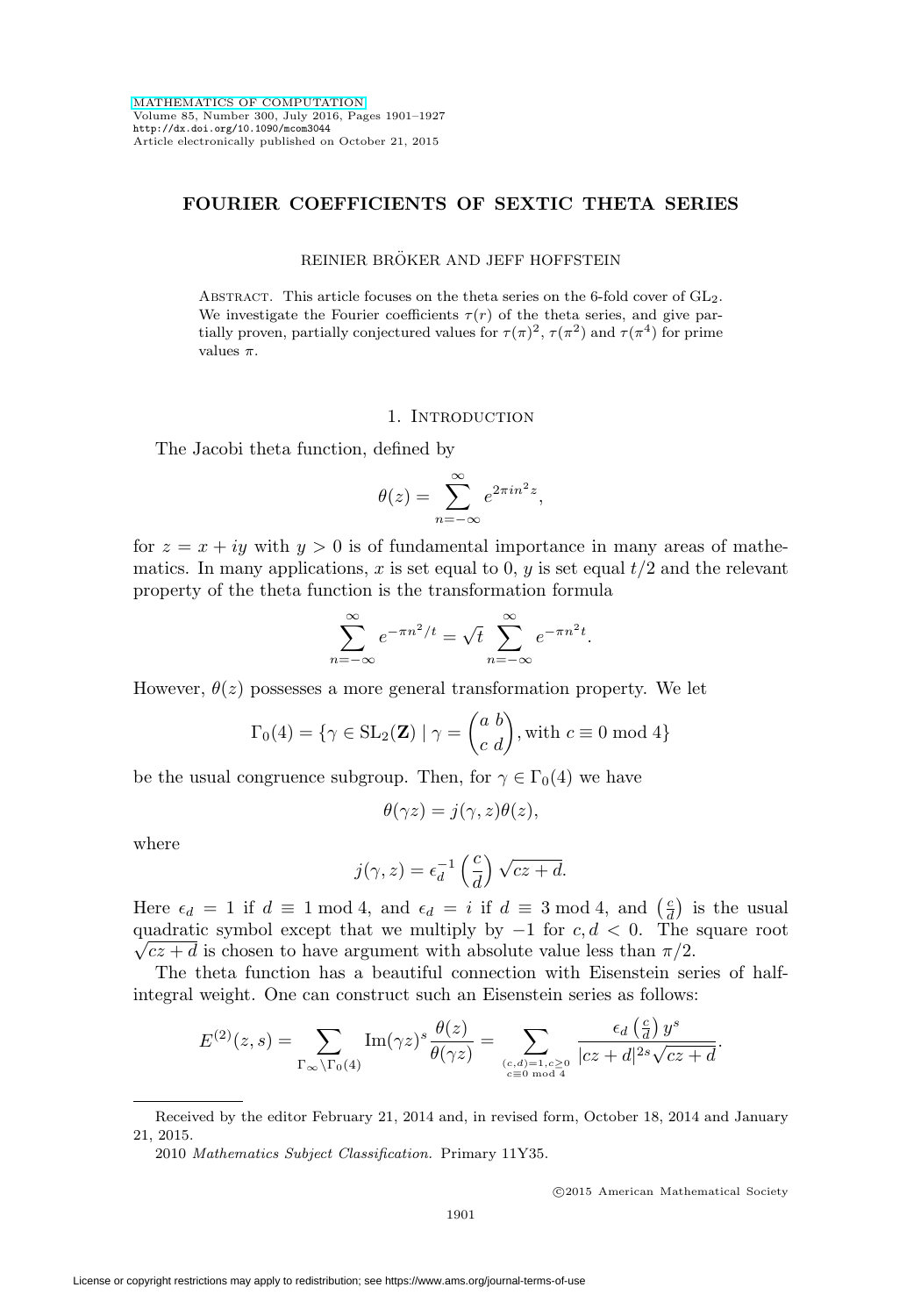This converges absolutely for  $\text{Re}(s) > 3/4$  and, by construction, satisfies the same transformation property as  $\theta(z)$ , namely

$$
E^{(2)}(\gamma z, s) = j(\gamma, z)E^{(2)}(z, s).
$$

The remarkable thing is that  $E^{(2)}(z, s)$  has a simple pole at  $s = 3/4$ , and upon taking the residue, one recovers the original theta function. In other words, the equality

$$
\text{Res}_{s=3/4} E^{(2)}(z,s) = c\theta(z),
$$

holds for some non-zero constant c.

Weil made the observation that just as an automorphic form on the upper halfplane can be interpreted as an automorphic form on the group  $G = GL_2(\mathbf{R}),$ the functions  $\theta(z)$  and  $E^{(2)}(z, s)$  can be interpreted as functions on  $\tilde{G}$ , the 2-fold metaplectic cover of G. Here, one has

$$
\tilde{G} = \{ (g, \epsilon) | g \in G, \epsilon = \pm 1 \},\
$$

and multiplication is defined by

$$
(g,\epsilon)(g',\epsilon')=(gg',\epsilon\epsilon'\sigma(g,g')),
$$

with  $\sigma(g, g')$  a certain explicit 2-cocycle.

Kubota [\[10\]](#page-26-0) defined Eisenstein series on an *n*-fold metaplectic cover of  $GL_2$ , and observed that these Eisenstein series have simple poles at  $s = 1/2 + 1/(2n)$ . The residues at this point are automorphic forms on this *n*-cover of  $GL<sub>2</sub>$ , and generalize the notion of the quadratic theta function. Unlike the quadratic theta function, however, the Fourier coefficients of the generalized theta function when  $n \geq 3$  are very mysterious, and at present are only completely understood in the case  $n = 3$ . For  $n = 3$ , Patterson and Heath-Brown used them to prove a modified version of Kummer's conjecture on the equidistribution of the argument of the cubic Gauss sum [\[15\]](#page-26-1). In [\[1\]](#page-25-0), the Fourier coefficients on the n-fold cover were used to show that if one *n*-th order twist of a  $GL_2$  L-series does not vanish at the center of the critical strip, then an infinite number of  $n$ -th order twists must also not vanish at the center. They have, however, sufficiently many mysterious and beautiful properties that are worth studying for their own sake. For example, we will show below that square roots of Gauss sums appear naturally in the case  $n = 4$  and very possibly also in the case  $n = 6$ . There is even reason to speculate that the cube roots of fifth order Gauss sums are present when  $n = 5$ , but for larger values of n the characteristics and properties of the coefficients remain inscrutable for now. In this introduction we will survey what is known and conjectured about these Fourier coefficients. To make the underlying structure clearer we will restrict our attention in the introduction to the class of primes that lie outside a finite set of 'bad primes' and for which reciprocity operates perfectly.

Kubota's Eisenstein series can be defined in the following way in the cases  $n =$ 3, 4, 6. We let  $\zeta_n$  be a primitive *n*-th root of unity, and put  $K = \mathbf{Q}(\zeta_n)$  with the ring of integers  $\mathbf{Z}[\zeta_n]$ . Let  $\left(\frac{c}{d}\right)_n$  represent the *n*-th order residue symbol and, for

$$
z = \binom{y\ x}{0\ 1} k \binom{\alpha\ 0}{0\ \alpha}
$$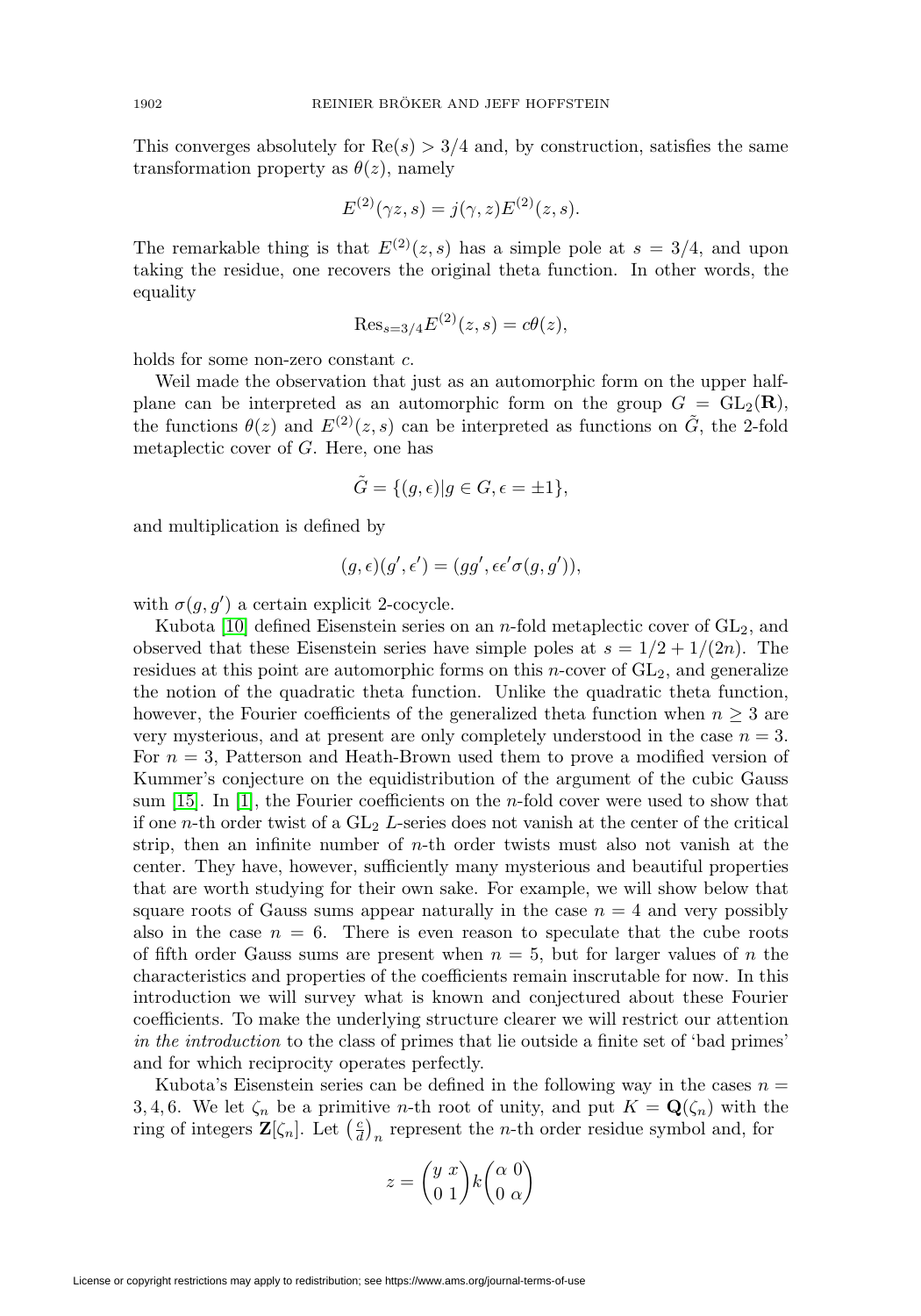with  $x \in \mathbf{C}$  and  $y > 0$ , and  $k \in U(2, \mathbf{C})$ ,  $\alpha \in \mathbf{C}^*$ , let  $I(z) = y$ . Kubota observed that for suitable  $N$ , the *n*-th power reciprocity law implies that the function

$$
\kappa(\gamma) = \left(\frac{c}{d}\right)_n,
$$

from  $\Gamma(N) = \Gamma_N (\text{SL}_2(\mathbf{Z}[\zeta_n])) \to \mathbf{C}^*$ , is a homomorphism. (The choice  $N = n^2$ works, but need not be minimal.) He used this to define the Eisenstein series

$$
E^{(n)}(z,s) = \sum_{\Gamma_{\infty} \backslash \Gamma(N)} \kappa(\gamma) I(\gamma z)^{2s},
$$

which converges absolutely for  $\text{Re}(s) > 1$  and satisfies the automorphic relation

$$
E^{(n)}(\gamma z, s) = \overline{\kappa(\gamma)} E^{(n)}(z, s).
$$

The series  $E^{(n)}(z,s)$  can be expanded in a Fourier series, and the constant coefficient is

$$
A_0(s,y) = y^{2s} + \frac{\zeta_K^*(2ns - n)}{\zeta_K^*(2ns - n + 1)} y^{2-2s},
$$

where  $\zeta_K(2ns - n)$  is the zeta function of the underlying field with completion  $\zeta_K^*$ . This has a simple pole when  $2ns - n = 1$ , i.e., at  $s = 1/2 + 1/(2n)$ . Taking the residue at this point, Kubota defined the theta function on the  $n$ -cover of  $GL_2$  by

$$
\theta^{(n)}(z) = \text{Res}_{s=1/2+1/(2n)} E^{(n)}(z,s).
$$

Ignoring non-generic primes, the series  $E^{(n)}(z, s)$  has a Fourier expansion of the form

$$
E^{(n)}(z,s) = A_0(s,y) + y \sum_{m \neq 0} A_m(s) N_{K/\mathbf{Q}}(m)^{s-1/2} K_{2s-1}(4\pi |m|y) e(mx).
$$

Here  $e(x)$  is an additive character with kernel the ring of integers of K. The coefficients are written as an arithmetic part multiplied by a K-Bessel function. For  $m \neq 0$ , the arithmetic part is

<span id="page-2-0"></span>(1.1) 
$$
A_m(s) = \sum_{d \equiv 1 \bmod N} \frac{g_n(m, d)}{N_{K/\mathbf{Q}}(d)^{2s}}.
$$

This is a Dirichlet series built from Gauss sums:

$$
g_n(m,d) = \sum_{r \bmod d} \left(\frac{r}{d}\right)_n e\left(\frac{rm}{d}\right).
$$

If we write the Fourier expansion of  $\theta^{(n)}(z)$  as

$$
\theta^{(n)}(z) = \tau_n(0) y^{1-1/n} + y \sum_{m \neq 0} \tau_n(m) K_{1/n}(4\pi |m|y),
$$

then

$$
\tau_n(m) = N_{K/\mathbf{Q}}(m)^{1/(2n)} \text{Res}_{2s=1+1/n} A_m(s).
$$

The question facing us is the determination of the nature of the coefficients  $\tau_n(m)$ for  $m \neq 0$ . In the remainder of this section, we normalize the Fourier expansion to have  $\tau_n(1) = 1$ .

The Gauss sums factor in the following way: if  $d = d_1 d_2$ , with  $(d_1, d_2) = 1$ , then

$$
g_n(m, d_1 d_2) = g_n(m, d_1) g_n(m, d_2) \left(\frac{d_1}{d_2}\right)_n \left(\frac{d_2}{d_1}\right)_n.
$$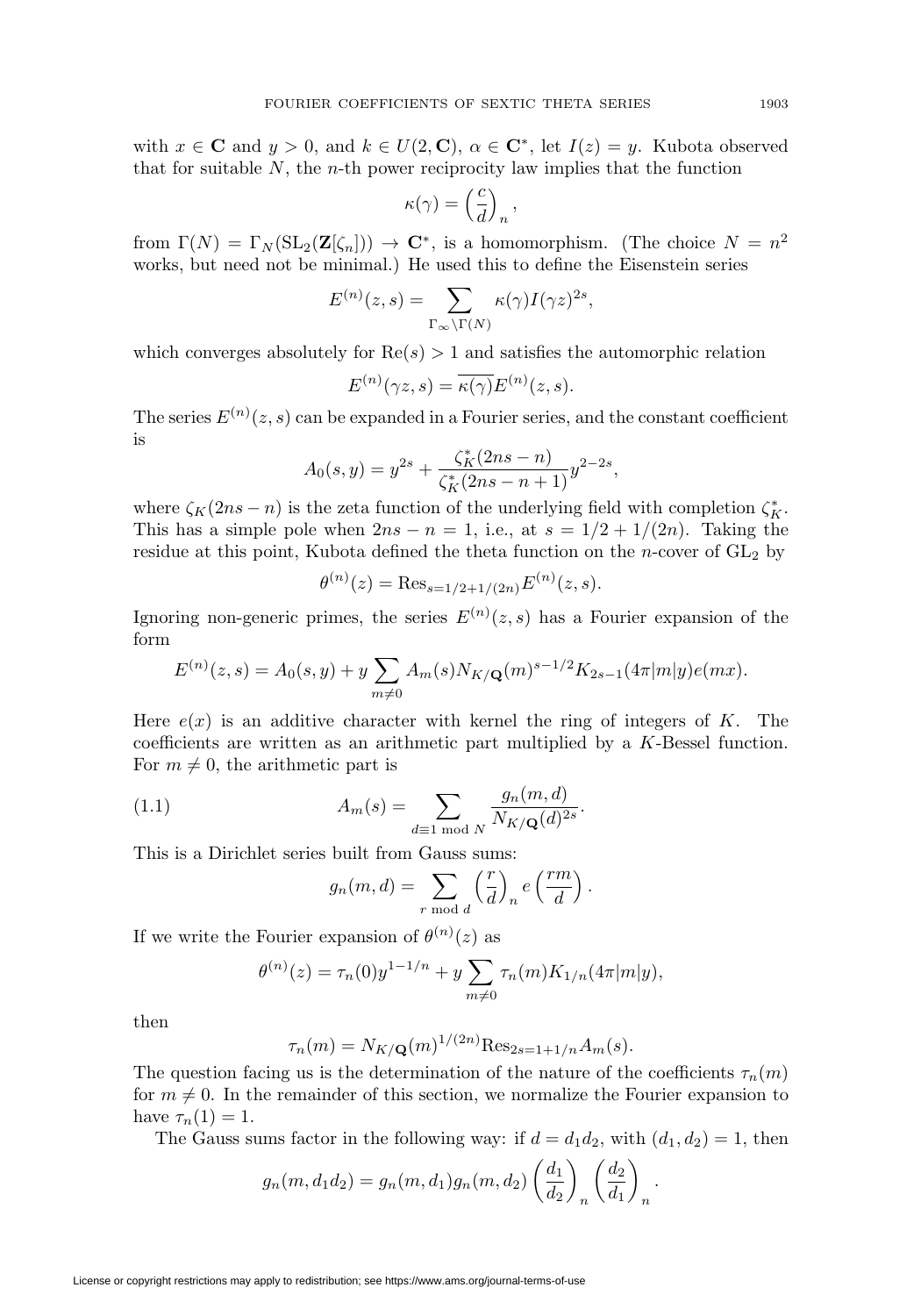Thus, if  $n = 2$ , the two quadratic symbols cancel at all but finitely many places, and the Dirichlet series [\(1.1\)](#page-2-0) factors into an Euler product which, up to a finite number of factors, equals  $L_K(2s-1/2, \chi_m)$ , the Hecke L-series associated to the quadratic or ractors, equals  $L_K(z^2 - 1/z, \chi_m)$ , the rietic *L*-series associated to the quadratic extension  $K(\sqrt{m})$ . This has a pole at  $s = 3/4$  when m is a square, explaining why the residue of  $E^{(2)}(z, s)$ , which is the quadratic theta function over the field K, has a Fourier expansion supported by the square indices.

For  $n \geq 3$  the product  $\left(\frac{d_1}{d_2}\right)$ n  $\left(\frac{d_2}{d_1}\right)_n$  is not trivial, and the Dirichlet series [\(1.1\)](#page-2-0) does not factor into an Euler product. This has so far made it impossible to analyze  $A_m(s)$  and compute its residue directly. Patterson [\[12\]](#page-26-2) was able to use a converse theorem to show that in the case  $n=3$  the Mellin transform of  $\theta^{(n)}(z)$  essentially equaled  $\overline{A}_1(s)$ , the conjugate of the first Fourier coefficient of  $E^{(3)}(z, s)$ . As a consequence, he discovered that the coefficients  $\tau_3(m)$  satisfy a periodicity relation:

$$
\tau_3(m^3 d) = N_{K/\mathbf{Q}}(m)^{1/2} \tau_3(d).
$$

Also, for d cubefree,  $\tau_3(d) = 0$  if  $p^2 | d$  for any prime p, and for d squarefree,

$$
\tau_3(d) = \frac{\overline{g_{(3)}(1,d)}}{N_{K/\mathbf{Q}}(d)^{1/2}}.
$$

Suzuki [\[16\]](#page-26-3) attempted to generalize Patterson's method to  $n = 4$ , but only succeeded in obtaining partial information about the  $\tau_4(m)$ . Deligne, studying this problem from a representation theoretic point of view, was able to explain that the inaccessibility of the cases  $n \geq 4$  was due to a phenomenon of non-uniqueness of Whittaker models. This approach was greatly generalized in a paper of Kazhdan and Patterson  $[9]$ . Working in the context of local Whittaker functions on the *n*-fold cover of  $GL_r$ , they showed that the periodicity property held in great generality. They also showed that the theta functions were eigenfunctions of Hecke operators and that a certain subset of the coefficients were determined by these operators. For  $GL_2$ , this subset was everything in the case  $n = 3$ , but for all  $n \geq 4$  the coefficients were only partially determined.

For each prime p there is an associated Hecke operator  $T_{p^n}$ . The eigenvalue of  $\theta^{(n)}(z)$  is

$$
\lambda_{p^n} = N_{K/\mathbf{Q}}(p)^{1/2} + N_{K/\mathbf{Q}}(p)^{-1/2}.
$$

To describe the effect of  $T_{p^n}$  it will be useful to introduce the following notation. For  $0 \leq j \leq n-1$ ,

$$
G_j(m,d) = \frac{\sum_{r \bmod d} \left(\frac{r}{d}\right)_n^j e\left(\frac{rm}{d}\right)}{N_{K/\mathbf{Q}}(d)^{1/2}}.
$$

This is simply the Gauss sum with numerator  $m$  and denominator  $d$ , formed with the j-th power of the residue symbol, and normalized to have absolute value 1 when d is squarefree.

Applying  $T_{p^n}$  to  $\theta^{(n)}(z)$  forces the following relation upon the coefficients  $\tau_n(m)$ . For  $(m, p) = 1$ ,

$$
\lambda_{p^n} \tau_n(mp^j) = \tau_n(mp^{j+n}) + \tau_n(mp^{j-n}) + N_{K/\mathbf{Q}}(p)^{-1/2} G_{j+1}(m, p) \tau_n(mp^{n-2-j}).
$$

We adopt the convention that  $\tau_n(a)$  vanishes unless a is an integer. The periodicity established in this context in [\[8\]](#page-26-5) and [\[9\]](#page-26-4) is

$$
\tau_n(mp^n) = \tau_n(m) N_{K/\mathbf{Q}}(p)^{1/2}.
$$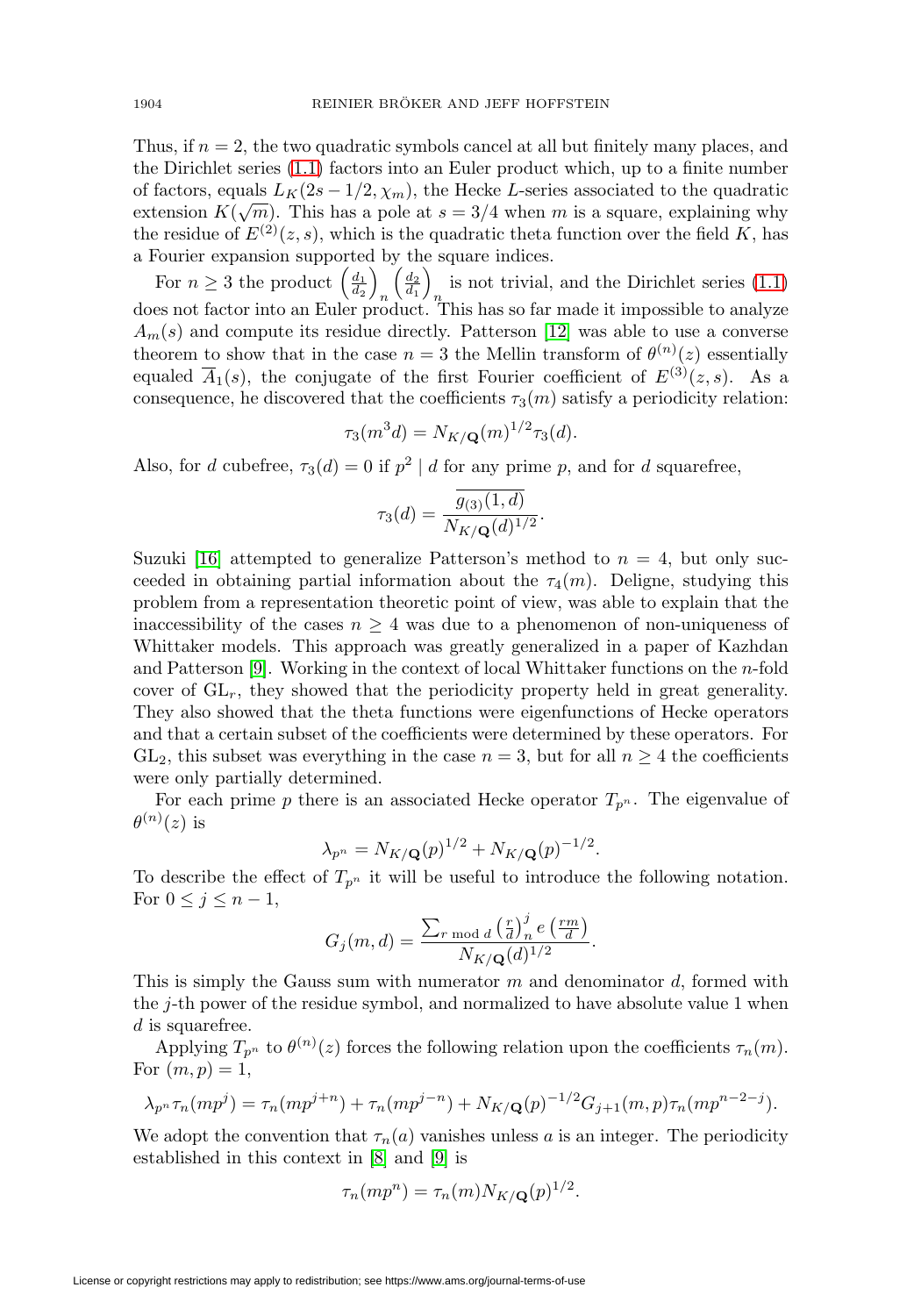For  $j = n - 1$ , the above becomes

$$
(N_{K/\mathbf{Q}}(p)^{1/2} + N_{K/\mathbf{Q}}(p)^{-1/2})\tau_n(mp^{n-1}) = \tau_n(mp^{n-1})N_{K/\mathbf{Q}}(p)^{1/2},
$$

which forces  $\tau_n(mp^{n-1}) = 0$ . For  $0 \leq j \leq n-2$ , we obtain

$$
\tau_n(mp^j) = G_{j+1}(m, p)\tau_n(mp^{n-2-j}).
$$

In the case  $n = 2$ , this means that we have  $\tau_2(m) = 0$  if m is not a square, and  $\tau_2(m^2) = N_{K/\mathbf{Q}}(m)^{1/2}$ , a complete description of  $\tau_2(m)$ . When  $n = 3$ , we see that  $\tau_3(mp^2) = 0$ , and

$$
\tau_3(mp) = G_2(m, p)\tau_3(m).
$$

Remembering our normalisation  $\tau_3(1) = 1$ , this yields

$$
\tau_3(cd^3) = N_{K/\mathbf{Q}}(d)^{1/2} \overline{G_1(1, c)},
$$

for c squarefree, and  $\tau_3(m) = 0$  otherwise. This is a complete description of  $\theta^{(3)}(z)$ , which agrees with that found by Patterson.

When  $n = 4$ , the first example of undetermined coefficients occurs. We see that for  $(m, p) = 1$ ,  $\tau_4(mp^3) = 0$ ; also,

$$
\tau_4(mp^2) = G_3(m, p)\tau_4(m)
$$

and

<span id="page-4-1"></span>(1.2) 
$$
\tau_4(mp) = G_2(m, p) \tau_4(mp).
$$

Taking  $m = 1$ , we see that although  $\tau_4(p^2)$  is determined,  $\tau_4(p)$  is not. Interestingly, as the quadratic Gauss sum is trivial in this context, we have

$$
G_2(m,p) = \left(\frac{m}{p}\right)_4^2 = \left(\frac{m}{p}\right)_2.
$$

It follows then, from the above, that if  $\left(\frac{m}{p}\right)_2 = -1$ , then  $\tau_4(mp) = 0$ . More generally, if m possesses any factorization  $m = m_1 m_2$ , with  $\left(\frac{m_1}{m_2}\right)_2 = -1$ , then  $\tau_4(m) = 0.$ 

When  $n = 5$ , one finds that  $\tau_5(p^4) = 0$ ,  $\tau_5(p^3) = \overline{G_1(1, p)}$ , and that

$$
\tau_5(p) = G_2(1, p)\tau_5(p^2).
$$

This finally leads us to the subject of this paper. When  $n = 6$ , the Hecke relations imply that  $\tau_6(p^5) = 0$ ,  $\tau_6(p^4) = G_1(1, p)$ , that

$$
\tau_6(p) = G_2(1, p)\tau_6(p^3),
$$

and that  $\tau_6(p^2)$  is related to itself via

<span id="page-4-0"></span>(1.3) 
$$
\tau_6(mp^2) = G_3(m, p)\tau_6(mp^2).
$$

Interestingly, the Gauss sum appearing in  $(1.3)$  is quadratic, as in  $(1.2)$ , suggesting a possible parallel phenomenon occurring in the cases  $n = 4$  and  $n = 6$ . We will see in Section 5 that the relation  $\tau_6(p^4) = G_1(1,p)$  almost holds in a more precise setup.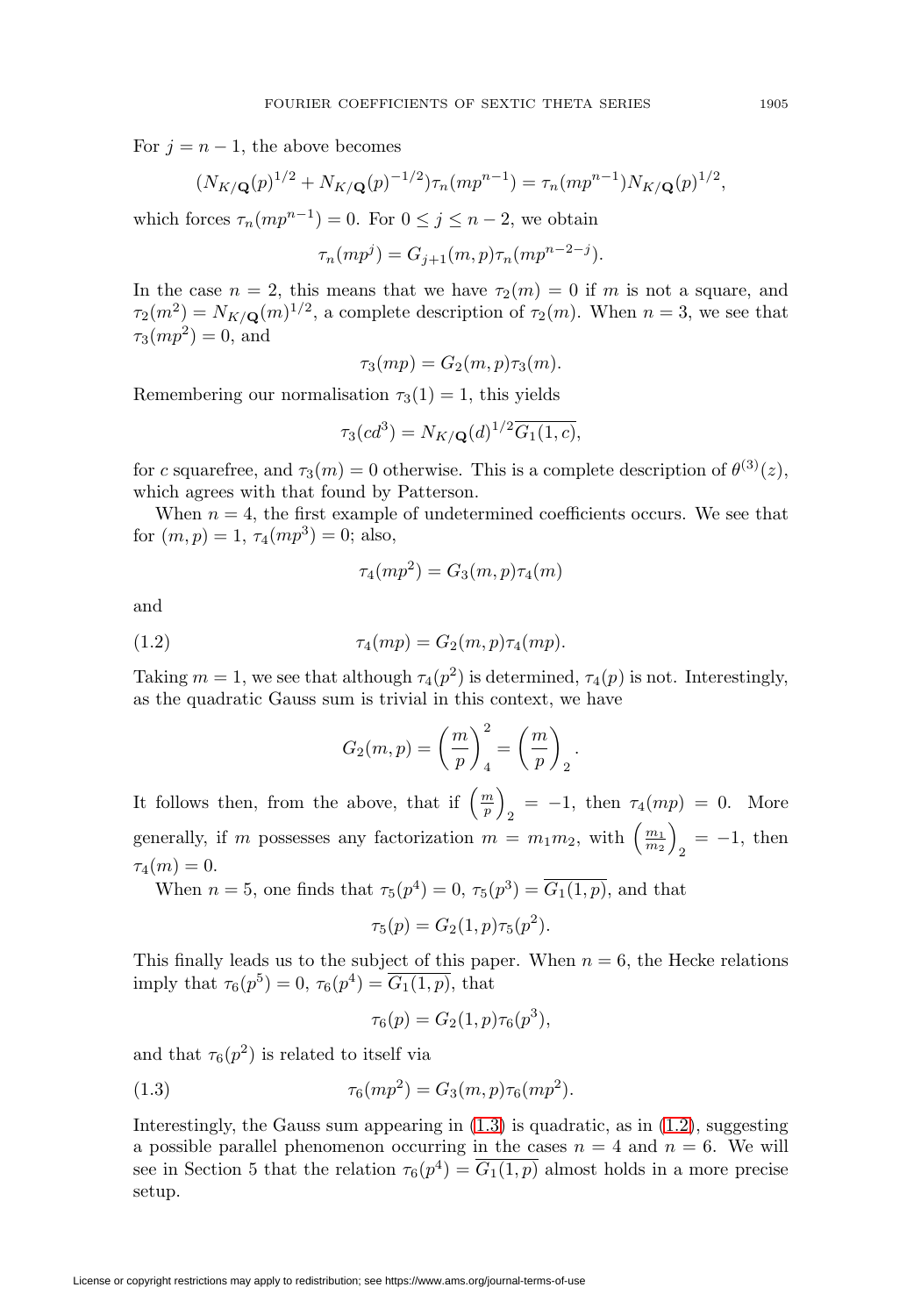What rule or pattern, if any, governs the undetermined coefficients? One striking observation and conjecture was made by Patterson in the case  $n = 4$ . Recall that the first Fourier coefficient of  $E^{(4)}(z, s)$  was

$$
A_1(s) = \sum \frac{G_1(1, m)}{N_{K/\mathbf{Q}}(m)^{2s - 1/2}}.
$$

As  $A_1(s)$  is a Fourier coefficient of  $E^{(4)}(z, s)$ , which possesses a functional equation as  $s \to 1-s$ ,  $A_1(s)$  inherits the same functional equation. Change the variable, rename this series as

$$
\psi(w) = \sum \frac{G_1(1,m)}{N_{K/\mathbf{Q}}(m)^w},
$$

and consider the Dirichlet series  $D_1(w) = \zeta_K(4w-1)\psi(w)$ . This has a functional equation as  $w \to 1 - w$ , and a simple pole at  $w = 3/4$ . On the other hand, the Dirichlet series

$$
D_2(w) = \zeta_K(4w - 1) \sum \frac{\tau_4(m)^2}{N_{K/\mathbf{Q}}(m)^w}
$$

is the Rankin-Selberg convolution of  $\theta^{(4)}(z)$  with itself and can be easily seen to have a functional equation as  $w \to 1 - w$ , and a double pole at  $w = 3/4$ . Patterson observed that the gamma factors occurring in the functional equations of  $D_1(w)^2$  and  $D_2(w)$  were identical, and conjectured that the series  $\overline{D}_1$  obtained by conjugating the Gauss sums in  $D_1$  satisfies

$$
\overline{D_1(w)}^2 = D_2(w).
$$

This conjectured equality can be seen to be consistent with all the information provided by periodicity and the Hecke relations. Dividing by an extra  $\zeta_K(4w-1)$ , the conjecture states that

$$
\sum \frac{\tau_4(m)^2}{N_{K/\mathbf{Q}}(m)^w} = \zeta_K(4w-1) \left( \sum \frac{\overline{G_1(1,m)}}{N_{K/\mathbf{Q}}(m)^w} \right)^2.
$$

In other words, the conjecture predicts the values of  $\tau_4(m)$  up to sign. Checking the coefficients of  $m = p^2$ , we see that on the left-hand side we have  $\tau_4(p^2)^2 = \overline{G_1(1,p)}^2$ , while on the right-hand side, as  $G_1(1, p^2) = 0$ , the only contribution comes from the square of the  $m = p$  term, namely  $\overline{G_1(1,p)}^2$ . Checking further, for m squarefree, on the right-hand side we have

$$
\sum_{m=m_1m_2} \overline{G_1(1,m_1)G_1(1,m_2)} = \overline{G_1(1,m)} \sum_{m=m_1m_2} \left(\frac{m_1}{m_2}\right)_2
$$

,

which does indeed vanish if m possesses any factorization  $m = m_1 m_2$ , with  $\left(\frac{m_1}{m_2}\right)$  $= -1$ . Most interestingly, looking at the prime indices, the conjecture predicts that

$$
\tau_4(p)^2 = 2\overline{G_1(1,p)}.
$$

In [\[3\]](#page-25-1) a conjecture was made about the  $n = 6$  case that was weaker than the  $n = 4$ conjecture, in that it did not quite pin down all of the coefficients. This conjecture was that

$$
\sum \frac{\tau_6(m^2)}{Nm^u} = \sum \frac{\overline{\tau_3(m)}}{Nm^u} \cdot \sum \frac{G_1^{(3)}(1,d)}{Nd^u},
$$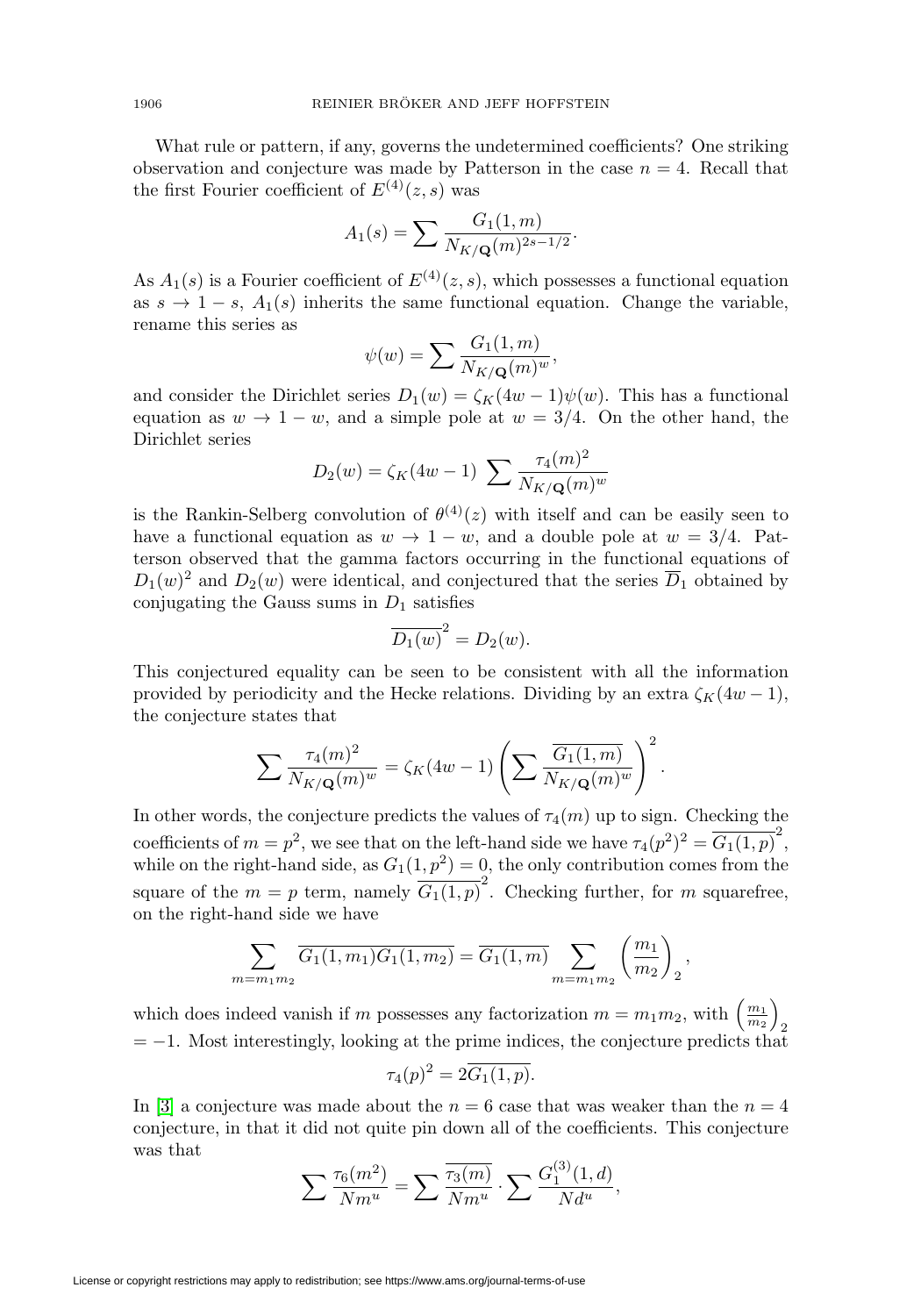where the superscript (3) indicates that we are considering the *cubic* Gauss sum. The left-hand side is the convolution of the theta function on the 6-cover of  $GL_2(\mathbf{C})$ with the theta function on the 2-cover of  $GL_2(\mathbb{C})$ . This has the effect of picking from Fourier coefficients with square indices. The right-hand side is the product of the Mellin transform of the theta function on the 3-cover of  $GL_2(\mathbb{C})$ , with the first coefficient of the cubic Eisenstein series. The two, however, are equal in this cubic case, up to a zeta function factor. Writing  $m = m_1 m_2^2 m_3^3$ , with  $m_1, m_2$  squarefree and relatively prime,  $m_3$  unrestricted we see by the periodicity properties of  $\tau_6$  and the known value of  $\tau_3$  that after canceling a zeta factor on both sides this relation translates to

$$
\sum \frac{\tau_6(m_1^2 m_2^4)}{N m_1^u N m_2^{2u}} = \left(\sum \frac{G_1^{(3)}(1,d)}{N d^u}\right)^2;
$$

another curious identity involving the square of a series without an Euler product. Note that the Gauss sums  $G_1^{(3)}(1, d)$  on the right-hand side vanish unless d is squarefree.

Equating corresponding coefficients we have the following predicted behavior for the coefficients  $\tau_6(m_1^2 m_2^4)$ :

$$
\tau_6(m_1^2 m_2^4) = G_1^{(3)}(1, m_2)^2 G_1^{(3)}(1, m_1) \left(\frac{m_2}{m_1}\right)^2 \sum_{m_1=d_1 d_2} \left(\frac{d_2}{d_1}\right)_3.
$$

In particular, when  $m_1 = p$  and  $m_2 = 1$ , this reduces to the relation  $\tau_6(p^2)$  $2G_1^{(3)}(1,p)$ . This is the fundamental relation which is being tested in this paper.

We will see in Section 5 that computational evidence overwhelmingly supports the conjecture for  $|p| \equiv 7 \text{ mod } 12$ . Indeed, our computations suggest that, apart from a 12-th root of unity,

$$
\tau_6(p^2) = 2 \frac{G_1^{(3)}(1, p)}{\sqrt{3}}.
$$

We recall the conjecture from [\[3\]](#page-25-1) was made disregarding the prime 3, so it should come as no surprise that an additional power of 3 occurs in the actual coefficients. We remark that care should be made in comparing the current article and [\[3\]](#page-25-1), since the definition of the sixth order symbol in the two articles are conjugates of each other.

We will give a conjecture for  $\tau(p^2)$  for the other congruence classes of |p| in Section 5. We give a proof of certain special cases as well. Finally, we examine the square  $\tau(p)^2$  and give a conjectured value for this coefficient.

*Remark* 1.1. The conjecture  $\tau_6(p^2) = 2G_1^{(3)}(1, p)$  is proven in [\[3\]](#page-25-1) in the case that the base-field is a rational function field. The techniques used in that proof do not carry over to the number field case we are working with in this paper. Recently, Friedberg and Ginzburg [\[7\]](#page-26-6) proved that the  $p^2$ -coefficients are arithmetic for infinitely many primes p. The results in [\[7\]](#page-26-6) require selecting a certain vector in a representation space; this is consistent with the fact that our conjectures in Section 5 require a special set of coset representatives.

## 2. Theta series

Throughout this section, we fix an integer  $n > 2$ . We let  $K = \mathbf{Q}(\zeta_n)$  be the cyclotomic field obtained by adjoining a primitive *n*-th root of unity  $\zeta_n$ . Later on,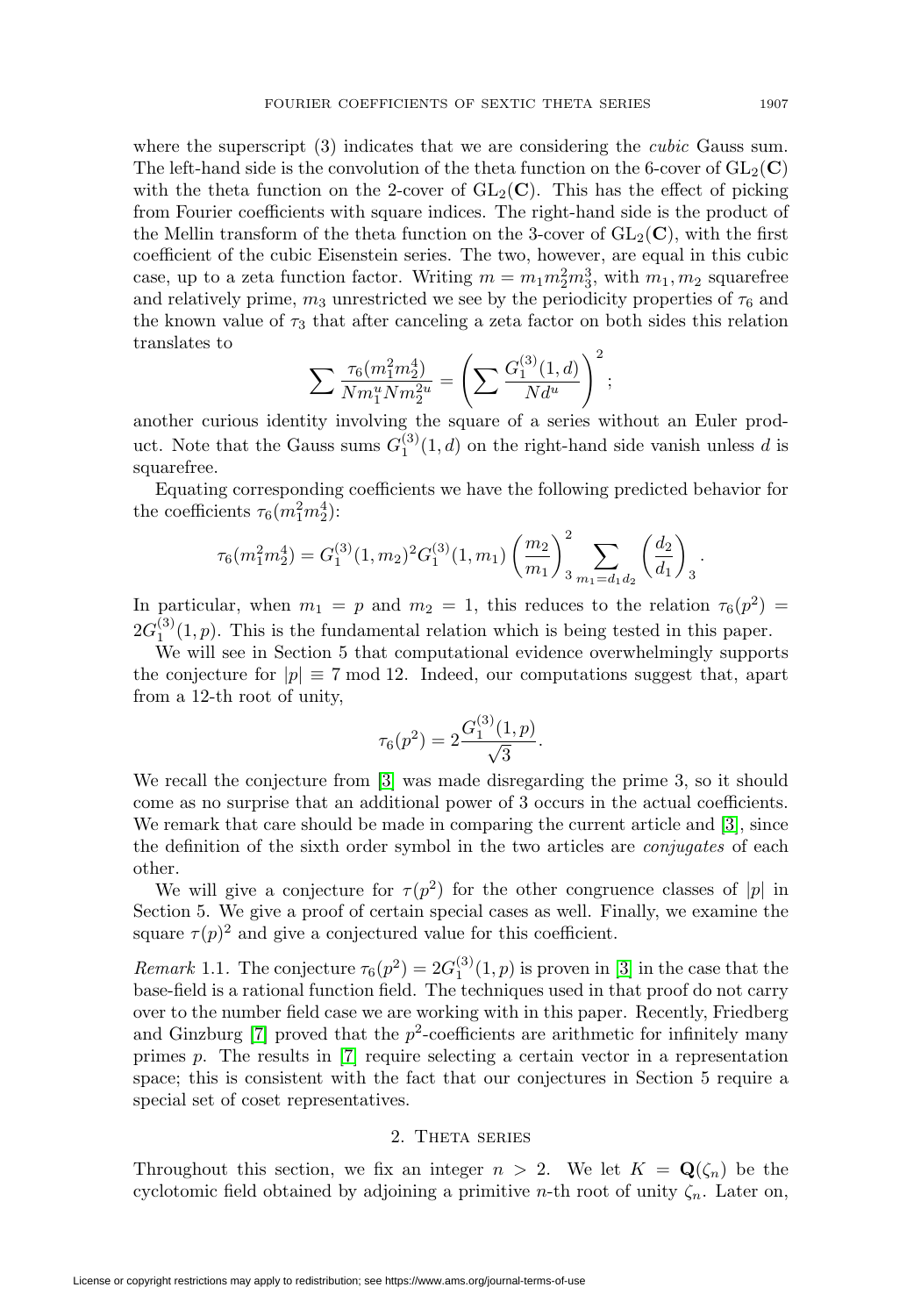we will focus on  $n = 6$ , and to make the exposition easier, we restrict ourselves to the case that  $K$  has class number one in this article. We define the set

$$
S = \{v_{\pi} \text{ with } \pi \mid n\infty\}
$$

to be the places dividing n together with the infinite places. We note that since  $K$ is totally imaginary, all infinite places are complex. The set of all finite places dividing *n* is denoted by  $S_f$ . We let

$$
K_S = \prod_{v \in S} K_v
$$

be the product of the completions at all the places in  $S$ . We embed  $K$  into the product  $K_S$  along the diagonal. Our first goal in this section is to define a Gauss sum on the ring of S-integers  $\mathcal{O}_S = \mathcal{O}[\pi^{-1} | v_\pi \in S_f].$ 

**2.1 Gauss sums.** For  $v \in S$ , the localization  $K_v$  admits a generalized Hilbert symbol. We recall its construction here. We let L be a local field of characteristic zero with  $\zeta_n \in L$ , and we let  $M = L(\sqrt[n]{L^*})$ . By local Artin reciprocity, we have

$$
L^* / N_{M/L}(M^*) \cong \text{Gal}(M/L)
$$

via the Artin map. The equality  $L^{*n} = N_{M/L}(M^*)$  and Kummer theory give a map

$$
L^*/L^{*n} \cong \text{Hom}(\text{Gal}(M/K), \mu_n).
$$

Combining both displayed equations gives the Hilbert symbol

$$
(x,y):L/L^{*n}\times L/L^{*n}\to \mu_n
$$

as  $(x, y) = \chi_y((x, M/L))$ . Here,  $\chi_y$  is the Kummer character of y, and  $(\cdot, M/L)$  is the Artin symbol. We combine the local Hilbert symbols to get a symbol on  $K_S$ via

$$
(x,y)_S = \prod_{v \in S} (x,y)_v.
$$

For coprime  $a, b \in \mathcal{O}_S$ , we let

$$
\left(\frac{a}{b}\right)_S = \prod_{v \notin S, v \mid b} (a, b)_v
$$

be the generalized Legendre symbol. The Hilbert symbol and the Legendre symbol satisfy a reciprocity law

$$
\left(\frac{a}{b}\right)_S = (a, b)_S \left(\frac{b}{a}\right)_S
$$

that will be useful for explicit computations; see Section 3. We note that the Hilbert symbol is local and defined for all  $a, b \in K_S$ , whereas the Legendre symbol is global and more restricted.

Having defined a multiplicative character on  $K_S$ , we now proceed with defining an additive character e. As before, we will do so by defining a local character  $e_v$  for each  $v \in S$ . The desired character e is then simply the product of the local characters. First assume that  $L$  is  $p$ -adic, i.e., a finite extension of the  $p$ -adic field  $\mathbf{Q}_p$ . We define  $e_v$  as the composition of the maps

$$
L\stackrel{{\rm Tr}}{\longrightarrow} {\bf Q}_{p}\longrightarrow {\bf Q}_{p}/{\bf Z}_{p}\stackrel{\lambda}{\longrightarrow} {\bf Q}/{\bf Z}\stackrel{\exp(-2\pi i\cdot)}{\longrightarrow}{\bf C}^{*}.
$$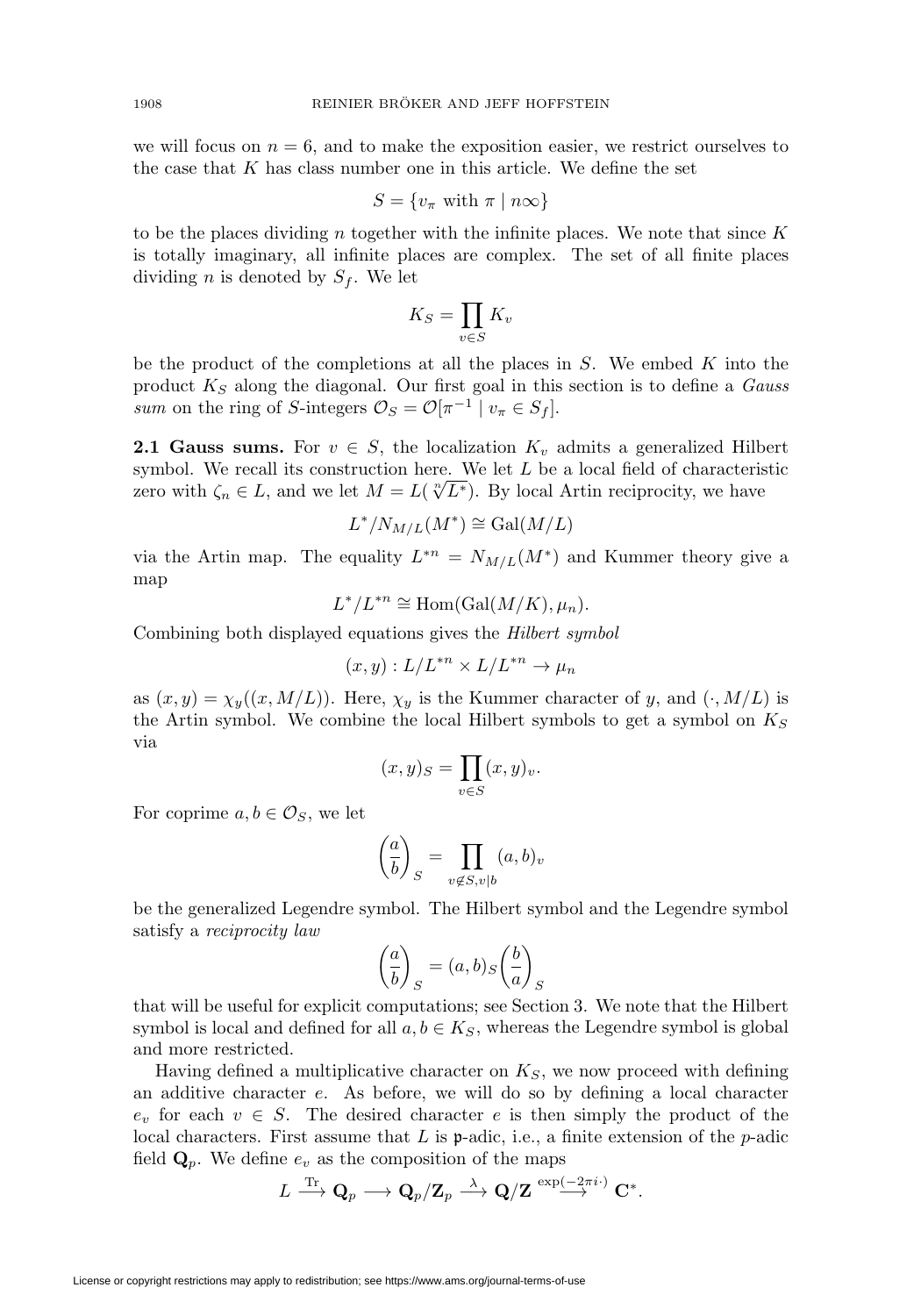Here, the map  $\lambda: \mathbf{Q}_p \mapsto \mathbf{Q}/\mathbf{Z}$  satisfies

$$
\lambda \left( \sum_{j=-N}^{\infty} x_j p^j \right) = \sum_{j=-N}^{-1} x_j p^j,
$$

i.e., it is the 'tail' of the *p*-adic extension of x, so that ker( $\lambda$ ) =  $\mathbf{Z}_p$ . For  $L = \mathbf{C}$ , we put  $e_{\infty}(x) = \exp(-2\pi i \text{Tr}(x)).$ 

For a homomorphism  $\varepsilon : \mu_n(K) \to \mathbb{C}^*$ , we can now define the *Gauss sum* 

$$
g_n(r, \varepsilon, c) = \sum_{x \bmod c} \varepsilon \left( \left( \frac{x}{c} \right)_S \right) e(rx/c)
$$

for  $r, c \in \mathcal{O}_S$ . We will present an algorithm to compute  $g_n(r, \varepsilon, c)$  in Section 3.

**2.2. Dirichlet series.** The Dirichlet series we will be working with are indexed by the group  $K_S^*/(K_S^{*n}\mathcal{O}_S^*)$ . We first explain the structure of this group.

**Lemma 2.1.** We have  $\mathcal{O}_S^* \cap K_S^{*n} = \mathcal{O}_S^{*n}$ .

*Proof.* Let  $x \in \mathcal{O}_S^* \cap K_S^{*n}$ . Since x is locally an n-th power, we have  $(x, c)_S = 1$ for all  $c \in \mathcal{O}_S$  by the properties of the Hilbert symbol. This means that  $\left(\frac{x}{c}\right)_S = 1$ holds, which implies that x arises from a global n-th power. Hence,  $x \in \mathcal{O}_{S}^{*n}$ .  $\Box$ 

**Lemma 2.2.** The following equality holds:

$$
[K_S^* : K_S^{*n} \mathcal{O}_S^*] = n^{\#S}.
$$

Proof. This is proven in [\[13,](#page-26-7) Section 3] We give a slightly modified proof here for convenience. By standard group theory, we have

$$
[K_S^*: K_S^{*n} \mathcal{O}_S^*] = [K_S^*: K_S^{*n}]/[\mathcal{O}_S^* K_S^{*n} : K_S^{*n}] = [K_S^*: K_S^{*n}]/[\mathcal{O}_S^*: \mathcal{O}_S^* \cap K_S^{*n}],
$$

and by Lemma 2.1 we have  $[\mathcal{O}_S^* : \mathcal{O}_S^* \cap K_S^{*n}] = [\mathcal{O}_S^* : \mathcal{O}_S^{*n}]$ . Using Dirichlet's unit theorem, we compute this last index to be  $n^{\#S}$ . It remains to compute  $[K_S^*: K_S^{*n}]$ . For a finite place  $v_p \in S$ , we have

$$
[K_{v_p}^* : K_{v_p}^{*n}] = \frac{n^2}{p^{-v_p(n)}}
$$

by [\[11,](#page-26-8) Corollary II.5.8]. We let  $S_{\infty}$  be the set of infinite places in S. By the product formula [\[11,](#page-26-8) Proposition III.1.3], we have

$$
\prod_{v_p \in S_f} p^{-v_p(n)} = \left(\prod_{v_p \in S_\infty} N_{\mathbf{C}/\mathbf{R}}(n)\right)^{-1} = n^{-2\#S_\infty},
$$

and we conclude that we have  $[K_S^*: K_S^{*n}] = n^{2\#S}$ . The lemma follows.

We pick a coset  $\eta$  of  $K_S^*/K_S^{*n}$ . For  $r \in K_S$  and  $s \in \mathbb{C}$  with  $\text{Re}(s) > 1/2$ , we define the Dirichlet series

$$
\psi(r,s,\eta) = \sum_{c \in (\eta K_S^{*n} \cap \mathcal{O}_S)/\mathcal{O}_S^{*n}} g_n(r,\varepsilon,c) |c|_S^{-s-1} L_S(|\cdot|_S^{ns+1}),
$$

where

$$
L_S(|\cdot|_S^s) = \prod_{v \in S_f} (1 - |\pi_v|_v^s) \zeta_K(s).
$$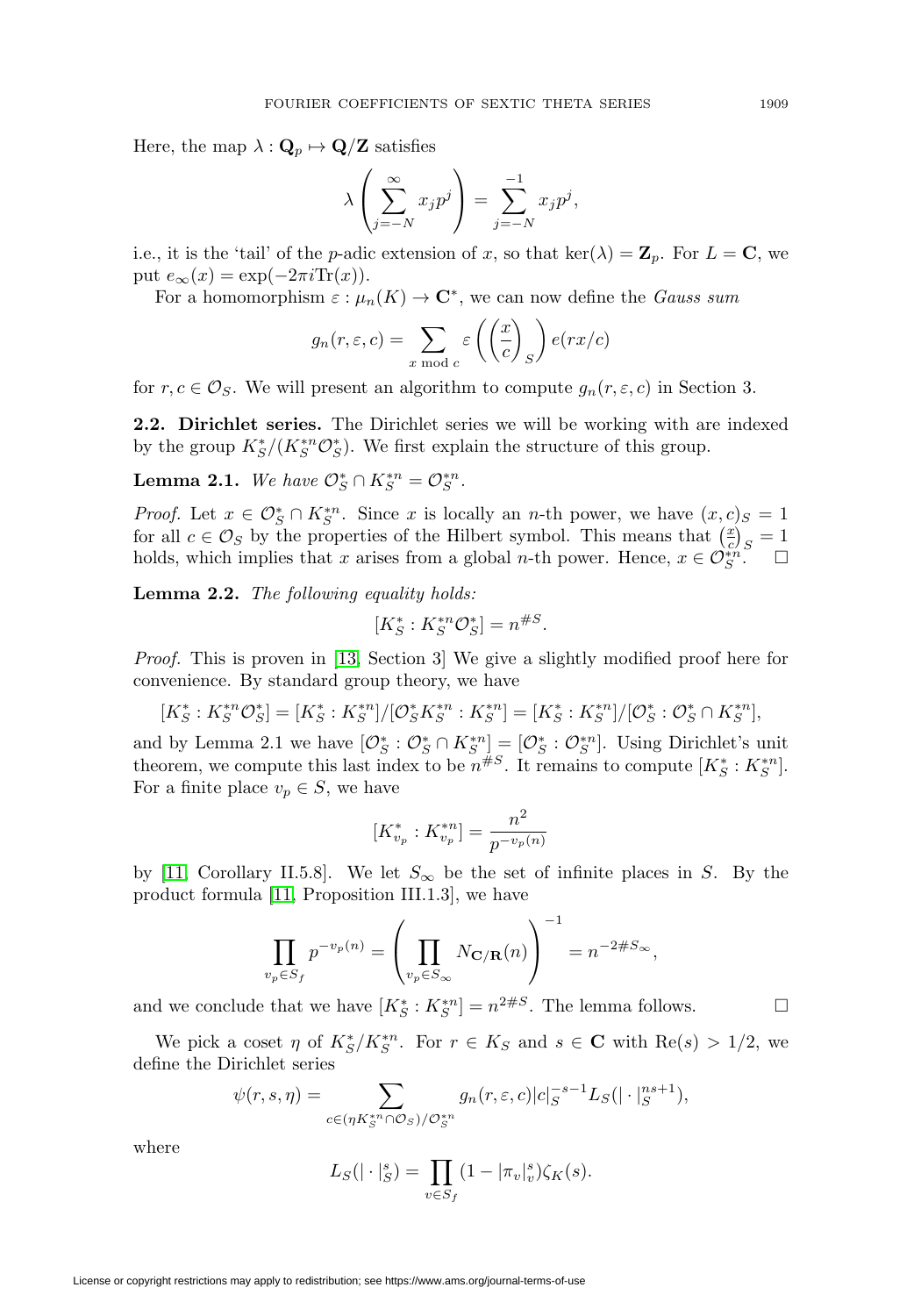In the last expression,  $\pi_v$  is a uniformizer for  $K_v$ . The norm  $|c|_S$  appearing in  $\psi$ is the 'S-norm'  $|c|_S = \prod_{v \in S} |c_v|_v$ . The S-norm coincides with the regular norm  $N_{K/\mathbf{Q}}$  for  $gcd(c, n) = 1$ .

*Remark* 2.3. For  $u \in \mathcal{O}_S^*$ , we have

$$
\psi(r, s, u\eta) = \varepsilon(u, \eta)_{S}\psi(r, s, \eta).
$$

From Remark 2.3, we see that for understanding  $\psi(r, s, \eta)$  it suffices to pick a coset  $\eta$  for  $K_S^*/(K_S^{*n}\mathcal{O}_S^*)$ . The following theorem describes the analytic continuation of  $\psi$ .

**Theorem 2.4.** The function  $\psi$  defined above converges absolutely for  $\text{Re}(s) > 1/2$ . It admits a memorphic extension to **C**. This extension has for  $\text{Re}(s) \geq 0$  at most a single pole at  $s = 1/n$ .

*Proof.* See [\[6,](#page-25-2) Section 5].  $\Box$ 

The residue at  $s = 1/n$  of  $\psi(r, s, \eta)$  is related to the Fourier coefficient  $\tau_6(r)$  from the introduction in the following way. We pick a full set of coset representatives V for  $K_S^*/(K_S^{*n}\mathcal{O}_S^*)$ ; this set has cardinality  $n^{\#S}$  by Lemma 2.2. After possibly multiplying by some element of  $\mathcal{O}_{S}^{*}$ , we assume that all  $\eta = (\eta_1, \ldots, \eta_{\#S}) \in V$  are integral at each component.

We now look at the series

$$
A(r,s,V)=\sum_{\eta\in V}\psi(r,s,\eta)=\sum_{\stackrel{c\in\mathcal{O}/\mathcal{O}^{*n}}{c=(c_1,\ldots,c_{\#S})\in V}}g_n(r,\varepsilon,c)|c|^{-s-1}L_S(|\cdot|^{ns+1}).
$$

The series A has a pole at  $s = 1/n$ . By comparing the formula above with [\(1.1\)](#page-2-0), we see that this is in fact the same place as the pole for  $A_m(s)$  from the introduction.

The last sum in the equation above is a sum over *ideals*  $I \subset \mathcal{O}_K$  coprime to n with the convention that we pick a generator c of I with  $c \in \eta k_S^{*n}$  for some  $\eta \in V$ . The quantity

$$
\tau(r,V) = N_{K/\mathbf{Q}}(r)^{1/2n} \text{Res}_{s=1/n} A(r,s,V)
$$

is the main object of study in this paper. Different choices for  $V$  yield different Fourier coefficients  $\tau(r, V)$ . The introduction takes  $d \equiv 1 \mod N$  and uses  $\tau(r)$  as a shorthand notation, but there are other choices one can make. As we will see in Section 5, selecting a convenient  $V$  is part of our conjecture.

## 3. Computing Fourier coefficients

The functions  $\psi(r, s, \eta)$  satisfy a functional equation in  $s \to -s$ . To state the equation, we modify  $\psi$  slightly and define

$$
\Psi(r,s,\eta) = y_1^{-s} \left(\frac{\Gamma(ns)}{\Gamma(s)}\right)^{N/2} \psi(r,s,\eta),
$$

where  $N = [K : \mathbf{Q}]$  and

$$
y_1 = (2\pi)^{\frac{N(n-1)}{2}} |r|_S^{-1/2} \prod_{v \in S_f} |\pi_v|_v^{n d_v/2},
$$

with  $d<sub>v</sub>$  the local difference; see below for its definition.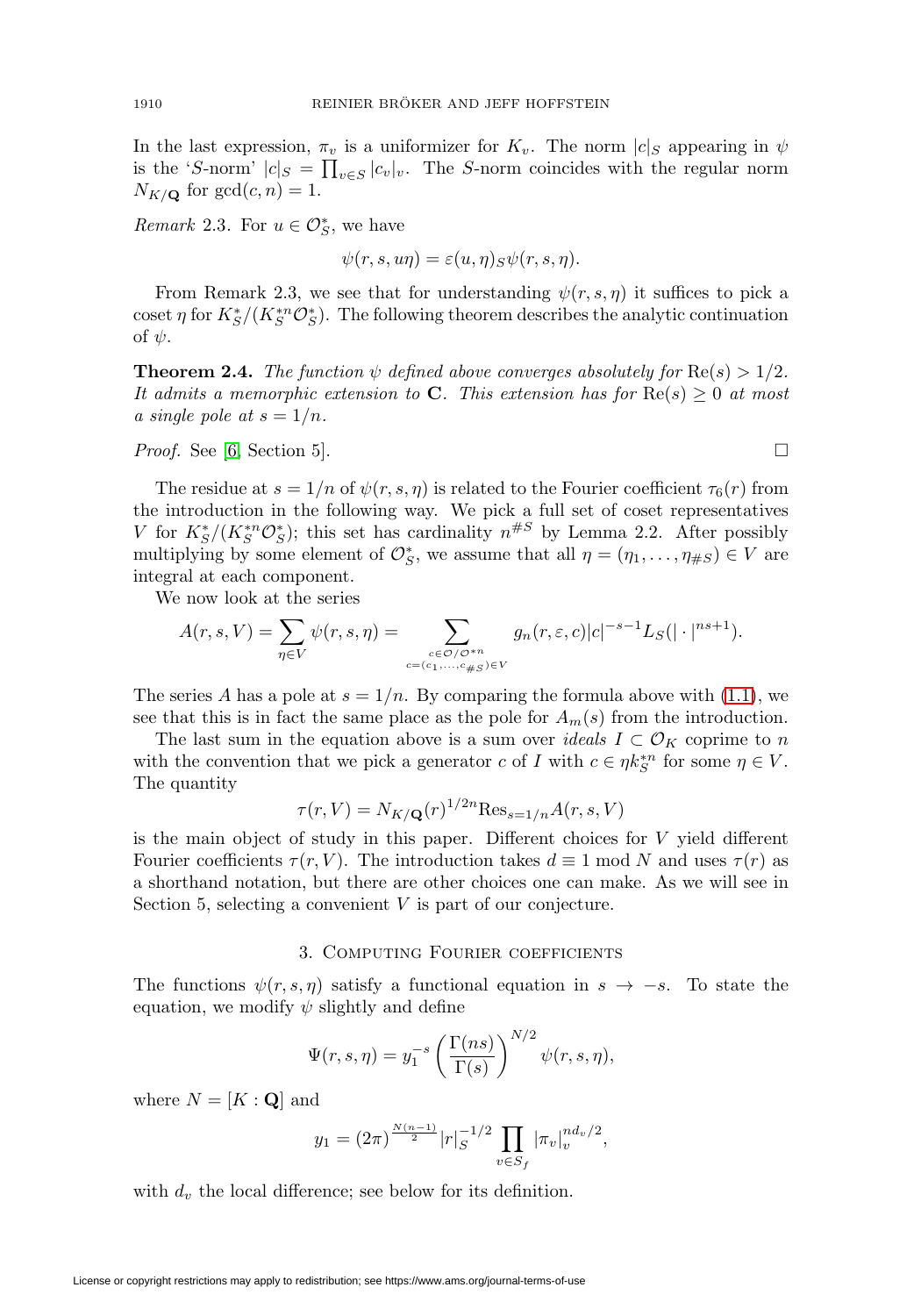**Functional Equation 3.1** ([\[6,](#page-25-2) Section 5]). The function  $\Psi$  satisfies a functional equation

<span id="page-10-0"></span>(3.1) 
$$
\Psi(r,s,\eta_i) = n^{N/2} G_f(s) \prod_{v \in S_f} |\pi_v|_v^{-d_v/2} \sum_{j=1}^{n^{*S}} T_{ij}(r,s) \Psi(r,-s,\eta_j),
$$

where  $\{\eta_i\}_i$  is a full set of representatives for  $K_S^*/(K_S^{*n}\mathcal{O}_S^*)$ .

Before we explain the notation in equation  $(3.1)$  above, we note that it translates a vector  $\Psi(r, s, \eta_i)_i$  to  $\Psi(r, -s, \eta_i)_i$ . This means that although we are interested in computing a sum over all  $\eta_i$ , we do have to work with the individual  $\Psi(r, s, \eta_i)$ 's.

In the functional equation, we have

$$
G_f(s) = \prod_{v \in S_f} \frac{1}{1 - |\pi_v|_v^{1 - ns}}.
$$

The integer  $d_v$  for a place v over p is related to the *different* of the extension  $\mathbf{Q}_p(\zeta_n)/\mathbf{Q}_p$  in the following way. The maximal order of  $\mathbf{Q}_p(\zeta_n)$  equals  $\mathbf{Z}_p[\zeta_n]$  and we let  $f \in \mathbf{Z}_p[x]$  be the minimal polynomial of  $\zeta_n$ . The different of  $\mathbf{Q}_p(\zeta_n)/\mathbf{Q}_p$ equals  $(f'(\zeta_n))$  and we have

$$
(f'(\zeta_n)) = (\pi_v)^{d_v}.
$$

In particular,  $d_v = 0$  if  $\mathbf{Q}_p(\zeta_n)$  is unramified.

Finally, the  $T_{ij}(r, s)$  occurring in [\(3.1\)](#page-10-0) are coefficients of an  $n^{#S} \times n^{#S}$ -matrix  $T(r, s)$ . The matrix T is defined over  $\overline{\mathbf{Q}}(|\pi_v|^s_v \mid v \in S_f)$ . We will give a method to compute  $T_{ij}(r, s)$  below; see formula [\(3.9\)](#page-12-0).

Knowing the functional equation that  $\Psi(r, s, \eta)$  satisfies, the idea is to compute its residue at  $s = 1/n$  using contour integration. A careful analysis of the proof of functional equation [\(3.1\)](#page-10-0) shows that  $\Psi(r, s, \eta)$  only has a pole at  $s = 1/n$  in the domain  $\Re(s) > -1/2$ ; see [\[6,](#page-25-2) p. 242]. Since the function  $\Psi(r, s, \eta)$  decays exponentially fast for  $\text{Im}(s) \to \infty$  by [\[5,](#page-25-3) Theorem 2.4], we therefore have

<span id="page-10-1"></span>(3.2) 
$$
\text{Res}_{s=1/n} \Psi(r, s, \eta) = \frac{1}{2\pi i} \int_{(\sigma)} \Psi(r, s, \eta) \, ds - \frac{1}{2\pi i} \int_{(-\sigma)} \Psi(r, s, \eta) \, ds,
$$

where ( $\sigma$ ) denotes the vertical line Re( $s$ ) =  $\sigma > 1/2$ . It will be convenient for our computations to modify  $(3.2)$  slightly. If f is a holomorphic function such that  $f(s)(\Gamma(ns)/\Gamma(s))^{N/2}$  decays exponentially for  $\text{Im}(s) \to \infty$ , then we also have

<span id="page-10-2"></span>(3.3) 
$$
f(1/n)x^{-1/n}\text{Res}_{s=1/n}\Psi(r,s,\eta) = \frac{1}{2\pi i}\int_{(\sigma)-(-\sigma)}\Psi(r,s,\eta)f(s)x^{-s}\text{d}s
$$

for any  $x > 0$ , with  $(\sigma) - (-\sigma)$  the union of the two vertical lines. Not only does [\(3.3\)](#page-10-2) allow for greater flexibility in computing the two integrals by selecting an appropriate  $f$ , but it also serves as a check on our computations by letting the parameter  $x > 0$  vary.

**3.1. Integral with**  $\sigma > 0$ . In this subsection we explain how to approximate

<span id="page-10-3"></span>(3.4) 
$$
\frac{1}{2\pi i} \sum_{\eta \in V} \int_{(\sigma)} \Psi(r, s, \eta) f(s) x^{-s} ds
$$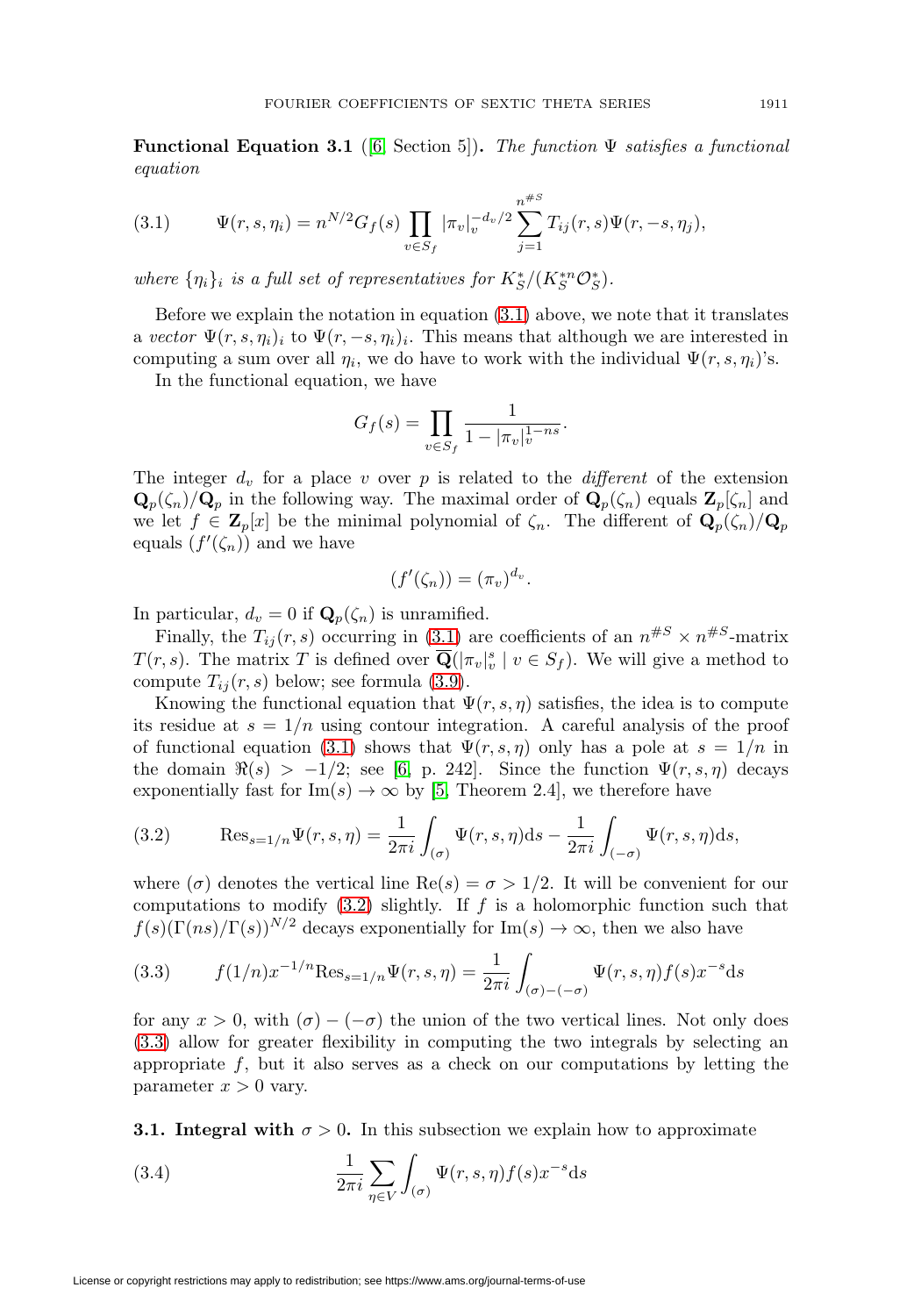for  $\sigma > 1/2$ . Using the formula for  $A(r, s, V)$ , we are interested in computing the sum

$$
\frac{1}{2\pi i} \sum_{\substack{c \in \mathcal{O}/\mathcal{O}^{*n} \\ c \in V}} \int_{(\sigma)} \frac{g_n(r, \varepsilon, c)}{|c|} (y_1 |c| x)^{-s} L_S(|\cdot|^{ns+1}) \left(\frac{\Gamma(ns)}{\Gamma(s)}\right)^{N/2} f(s) ds.
$$

In order to compute this sum, we first write  $L_S(|\cdot|^{ns+1}) = \sum_{m=1}^{\infty} a(m)m^{-s}$ . Since  $L<sub>S</sub>$  is basically the Dedekind zeta-function of K, the coefficients  $a(m)$  are easily determined. Indeed, we have

<span id="page-11-1"></span>(3.5) 
$$
a(m) = \begin{cases} I(k)/k, & \text{if } m = k^n \text{ and if } m_v = 1 \text{ for } v \in S_f, \\ 0, & \text{otherwise,} \end{cases}
$$

with  $I(k)$  the number of  $\mathcal{O}$ -ideals of norm k. We note that the coefficients  $a(m)$ decay quite rapidly since they are only supported on  $n$ -th powers. If we now put

$$
F_1(x) = \frac{1}{2\pi i} \int_{(\sigma)} \left( \frac{\Gamma(ns)}{\Gamma(s)} \right)^{N/2} f(s) x^{-s} ds,
$$

then the sum in [\(3.4\)](#page-10-3) is equal to

<span id="page-11-0"></span>(3.6) 
$$
\sum_{\substack{c \in \mathcal{O}/\mathcal{O}^{*n} \\ c \in V}} \frac{g_n(r, \varepsilon, c)}{|c|} \sum_{m=1}^{\infty} a(m) F_1(xy_1 m|c|).
$$

A key idea to approximating the sum above is to loop over all *ideals* of  $\mathcal O$  that are coprime to n. For every ideal  $I$ , we only consider the generators c that lie in  $V$ when viewed as elements of  $K_S$ . If we can efficiently compute the function  $F_1$ , then for every such c, we approximate the sum  $\sum_{m} a(m) F_1(xy_1 m|c|)$  to high precision and get the contribution coming from  $c$  to the sum  $(3.6)$ .

The inclusion of the function  $f(s)$  in the integral gives us many choices for the function  $F_1(x)$ . There is a trade off in picking f so that  $F_1$  converges fast, and is easy to evaluate. We refer to Section 4 for an example.

**3.2. Integral with**  $\sigma < 0$ **. The main idea behind evaluating [\(3.4\)](#page-10-3) for**  $\sigma < 0$  **is** the same as for  $\sigma > 0$ . The only technical difficulty is that since  $\Psi$  does not admit a Dirichlet expansion for  $\sigma < 1/2$ , we will map s to  $-s$  and use the functional equation. After replacing s by  $-s$  in expression [\(3.4\)](#page-10-3), we see that we have to evaluate

$$
(3.7) \qquad \frac{1}{2\pi i} \sum_{\eta_i \in V} \int_{(-\sigma)} G_f(-s) f(-s) \left(\frac{1}{x}\right)^{-s} \left(\sum_{j=1}^{n^{*S}} T_{ij}(r, -s) \Psi(r, s, \eta_j)\right) ds.
$$

We note that  $G_f(-s)L_S(|\cdot|^{ns+1}) = \zeta_K(ns+1) = \sum_m b(m)m^{-s}$  holds. The coeffcients  $b(m)$  satisfy  $b(m) = I(k)/k$  if  $m = k<sup>n</sup>$ , and  $b(m) = 0$  otherwise. Just like in the previous subsection, these coefficients decay rapidly. Similar to the case  $\sigma > 0$ , we put

$$
F_2(x) = \frac{1}{2\pi i} \int_{(\sigma)} \left(\frac{\Gamma(ns)}{\Gamma(s)}\right)^{N/2} f(-s) x^{-s} ds.
$$

The only difference with the previous subsection is that we have to deal with the sum  $\sum_i T_{ij}(r, -s)$  of the coefficients in the j-th column of the transition matrix.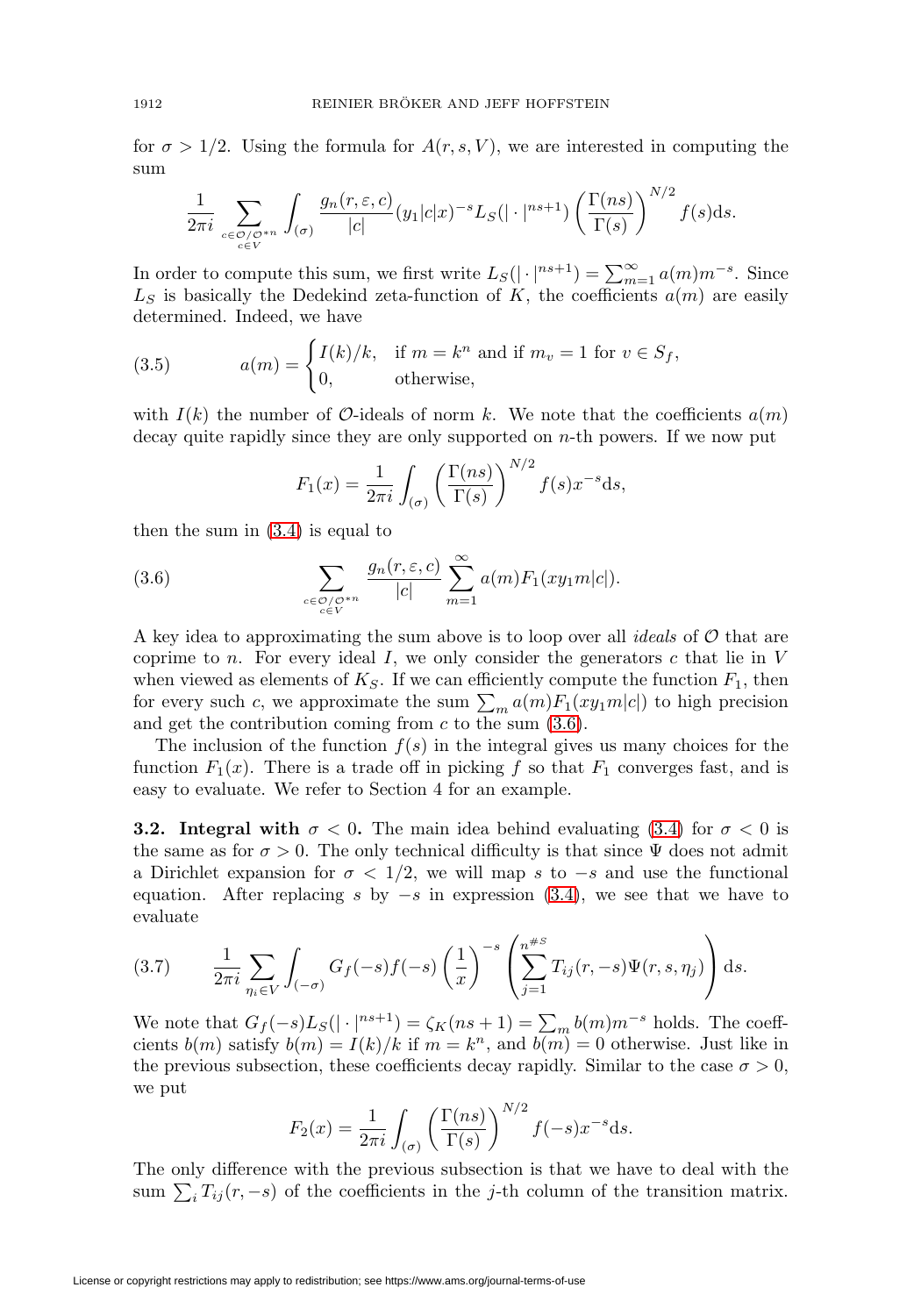Because each coefficient  $T_{ij}$  lives in  $\overline{\mathbf{Q}}(|\pi_v|^s_v \mid v \in S_f)$ , we can write

$$
\sum_{i=1}^{n^{\#S}} T_{ij}(r, -s) = \sum_{w \in \mathbf{Z}^{\#S_f}} c_{jw} |\pi|^{ws} \quad \text{with} \quad |\pi|^{w} = \prod_{v \in S_f} |\pi_v|_v
$$

for certain algebraic numbers  $c_{jw}$ . Putting everything together, we can write

<span id="page-12-1"></span>(3.8) 
$$
\frac{1}{2\pi i} \sum_{\eta \in V} \int_{(\sigma)} \Psi(r, s, \eta) f(s) x^{-s} ds
$$

$$
= y_2 \sum_{\substack{c \in \mathcal{O}/\mathcal{O}^{*n} \\ c \in V}} \frac{g_n(r, \varepsilon, c)}{|c|} \sum_{w \in \mathbf{Z}^{*S} f} c_{jw} \sum_{m=1}^{\infty} b(m) F_2(x^{-1} y_1 |c| |\pi_v|_v^w m),
$$

with  $y_2 = n^{N/2} \prod_v |\pi_v|_v^{d_v/2}$ .

Just as for the integral with  $\sigma > 0$ , we will loop over all *ideals* of O that are coprime to n and for every ideal I, we only consider the generators c that lie in  $V$ when viewed as elements of  $K_S$ .

We observe that for each  $c \in \mathcal{O}$ , we need to evaluate the function  $F_2$  many more times than  $F_1$ . Indeed, whereas we only need to evaluate  $F_1$  once for every  $m \geq 1$ , we need to evaluate  $F_2$  for every w such that  $c_{iw}$  is non-zero. This means that we need to pick our function  $f$  so that  $F_2$  is particulary easy to evaluate.

**3.3. The transition matrix.** We recall that for every choice V of cosets for  $K_S^*/(K_S^{*n}\mathcal{O}_S^*)$ , there exists a matrix

$$
T(r,s) \in \overline{\mathbf{Q}}(|\pi_v|_v^s \mid v \in S_f)
$$

such that  $\Psi(r, s, \eta_i)_{\eta_i \in V}$  satisfies the functional equation [\(3.1\)](#page-10-0). In this subsection we explain how to compute the coefficients of this matrix. We will only give the results needed for actual computations, and refer to [\[6,](#page-25-2) Section 5] for the underlying theory.

We fix a choice of coset representatives V. One can show that  $T_{ij}$  satisfies

(3.9) 
$$
T_{ij}(s,r) = \left(\frac{r}{\eta_i \eta_j}\right)_{S_f}^s \frac{(\eta_i, -\eta_j)_S}{n^{2\#S}} \prod_{v \in S_f} (1 - |\pi_v|_v^{ns})
$$

$$
\cdot \sum_{h \in \mathcal{O}_S / \mathcal{O}_S^{*n}} \left(h, -\frac{\eta_j}{\eta_i}\right)_S \prod_{v \in S_f} \sum_{y \in K_v^* / K_v^{*n}} \left(-\frac{r_v}{h \eta_i \eta_j}, y\right)_S \Gamma_v(|\cdot|_v^s \varepsilon(y, \cdot)).
$$

<span id="page-12-0"></span>As indicated in the previous Subsection 3.2, we will view  $|\pi_v|_v$  as indeterminates and compute the coefficients  $T_{ij}$  as elements of an  $\#S_f$ -dimensional function field over  $\overline{Q}$ . To make the computations as fast as possible, we should be careful to select the number field L over which the coefficients of  $T_{ij}$  are defined. We will see in the next section that we can take the Euclidean field  $L = \mathbf{Q}(\zeta_{36})$  for  $n = 6$  for instance.

Before we detail the computation of the local Gamma function  $\Gamma_v$ , we explain an idea from [\[18\]](#page-26-9) to speed up the computations of all the  $T_{ij}$ . By examining [\(3.9\)](#page-12-0) closely, we see that except for a factor  $(\eta_i, -\eta_j)_S$ , it only depends on  $\eta_i^2$  and  $\eta_i\eta_j$ . Hence, for even  $n$ , we can save time by only computing the coefficients in  $(3.9)$  for  $\eta_i^2$  and  $\eta_j$ .

The factor  $\Gamma_v$  occurring in [\(3.9\)](#page-12-0) was introduced by Tate in his thesis [\[17\]](#page-26-10), where it is called  $\rho(c)$ . We recall some of the basic theory here. We let  $\chi: K_v^* \to \mathbb{C}^*$  be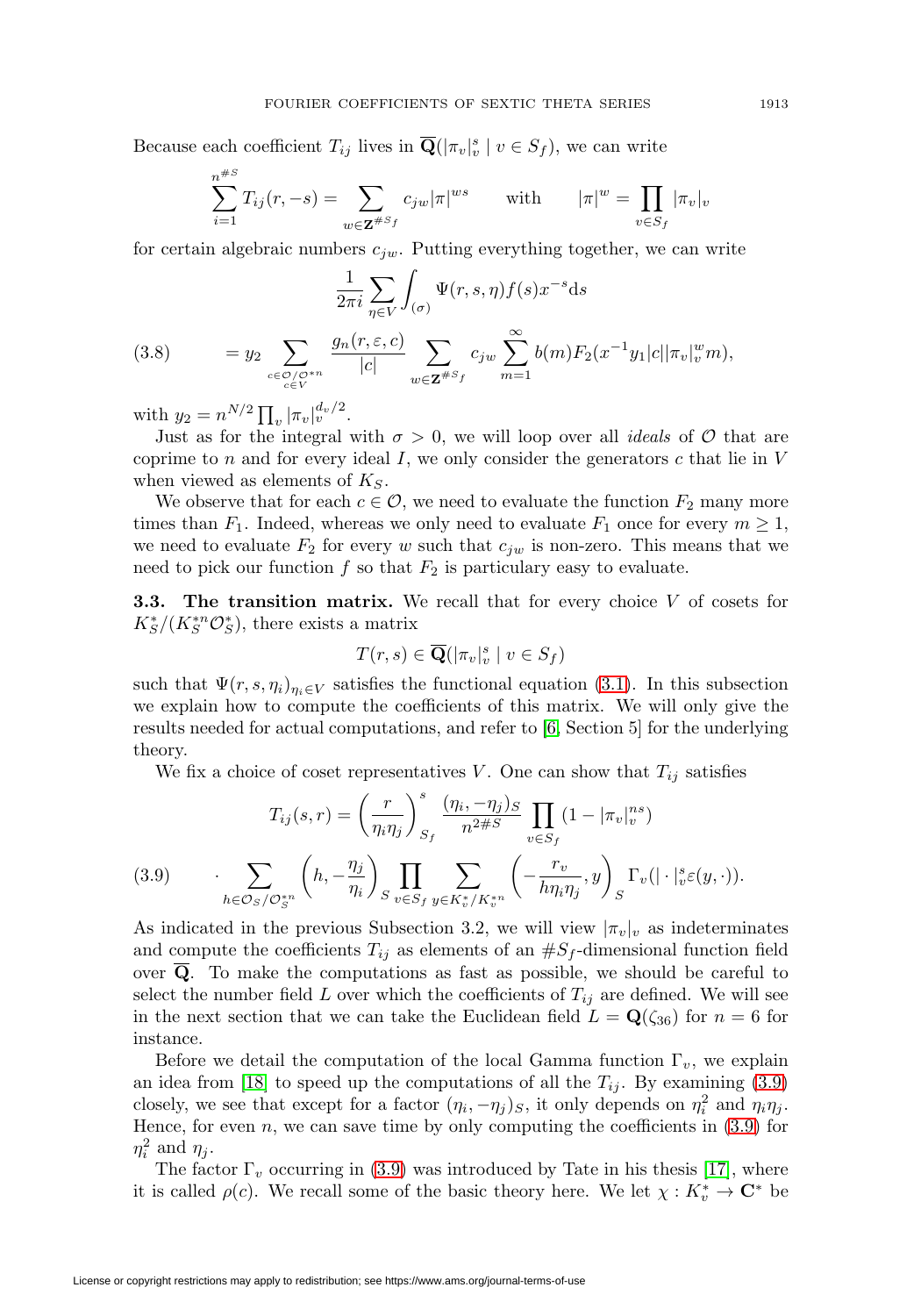a quasi-character, i.e., a continuous multiplicative (but not necessarily of absolute value 1) map. We have  $K_v^* \cong (\pi_v) \times U$ , and  $\chi$  equals  $\tilde{\chi} | \cdot |^s$  by [\[17,](#page-26-10) Theorem 2.3.1], where  $\tilde{\chi}$  is a *character* on the unit group U of the maximal order of  $K_v$ . We furthermore have  $U = \mu_{q-1} \times U^{(1)}$  with q the characteristic of the residue field, and  $U^{(1)} = 1 + \mathfrak{p} = 1 + (\pi_v)$ . If  $\tilde{\chi}$  is trivial on U, we call  $\tilde{\chi}$  unramified. Otherwise, since the subgroups  $1 + p^n$  form a filtration of U, there exists a minimal  $f > 0$  with with  $\widetilde{\chi}(1 + \mathfrak{p}^f) = 1$ . In this ramified case, we call the integer f the *conductor* of  $\widetilde{\chi}$ .

The character we are interested in for [\(3.9\)](#page-12-0) is  $\tilde{\chi} = \varepsilon(y, \cdot)$ . We compute its conductor in the following way. We have an isomorphism  $U^{(n)}/U^{(n+1)} \cong \mathcal{O}_{v}/\pi_{v}$ for all n, and we first compute a set of representatives  $R_1$  for  $\mathcal{O}_v/(\pi_v)$ . We now guess that  $\varepsilon(y, \cdot)$  is trivial on  $\mathfrak{p}^g$  for some g, like  $g = n$ . We check that our guess is correct by computing

$$
\varepsilon(y, 1 + r\pi_v^g)
$$
 for all  $r \in R_1$ .

If the computation above does not yield 1 for all  $r$ , then we replace g by 2g and repeat the check until we do get 1 for all  $r \in R_1$ . If we do get 1 for all r, we replace g by  $g - 1$  and repeat the check. We continue doing the latter until we do not get 1. The last  $g > 1$  for which we get 1 for all r is the conductor of  $\varepsilon(y, \cdot)$ . If we have  $\varepsilon(y, 1 + r\pi) = 1$  for all r, then we do a last check to see if  $\varepsilon(y, x) = 1$  for all  $x \in \mu_{q-1}$ . If this is the case, then  $\varepsilon(y, \cdot)$  is unramified, otherwise it has conductor 1.

In the unramified case, we have

$$
\Gamma_v(\chi) = \chi(\pi_v)^{-d} \frac{1 - |\pi|_v \chi(\pi_v)^{-1}}{1 - \chi(\pi)} |\pi_v|_v^{d_v/2} \in \overline{\mathbf{Q}}(|\pi_v|_v^s)
$$

for  $\chi = |\cdot|_{v}^{s} \varepsilon(y, \cdot)_{S}$ . Here,  $d_{v}$  is as before the local different of  $\mathbf{Q}_{p}(\zeta_{n})/\mathbf{Q}_{p}$ , and we pick the totally positive square root of  $|\pi_v|_v^{d_v}$ . We note that we view  $|\pi_v|_v^s$  as an indeterminate, and view the image of  $\chi$  in  $\overline{\mathbf{Q}}$ .

In the ramified case, we compute a set of representatives  $R_2$  for

$$
U/(1+\mathfrak{p}^f)\cong (U/\mathfrak{p}^f)^*,
$$

and compute the sum

$$
W(\chi) = |\pi_v|_v^{f/2} \sum_{x \in R_2} \chi(x) e_v \left(\frac{x}{\pi_v^{d+f}}\right)
$$

for  $\chi = |\cdot|^s_v \varepsilon(y, \cdot)$ . As before, we take the totally positive square root of  $|\pi_v|^f_v$ . The map  $e_v$  is the same character as in Section 2.1, except that we identify its image in  $\overline{Q}$ . A good check for the computations is that  $W(\chi)$  is a root of unity. We now have  $\pm$ 

$$
\Gamma_v(\chi) = \chi(\pi_v)^{-d_v - f} |\pi_v|_v^{\frac{d_v + f}{2}} W(\chi),
$$

where we again view  $|\pi_v|_v$  as an indeterminate.

**3.4. Gauss sums.** The last subsection deals with the computation of the Gauss sum

$$
g_n(r, \varepsilon, c) = \sum_{x \bmod c} \varepsilon \left( \left( \frac{x}{c} \right)_S \right) e(rx/c)
$$

that occurs in the sums [\(3.6\)](#page-11-0) and [\(3.8\)](#page-12-1). The following lemma reduces the computation to the case  $g_n(1, \varepsilon, \pi)$  for a prime element  $\pi \in \mathcal{O}_S$ .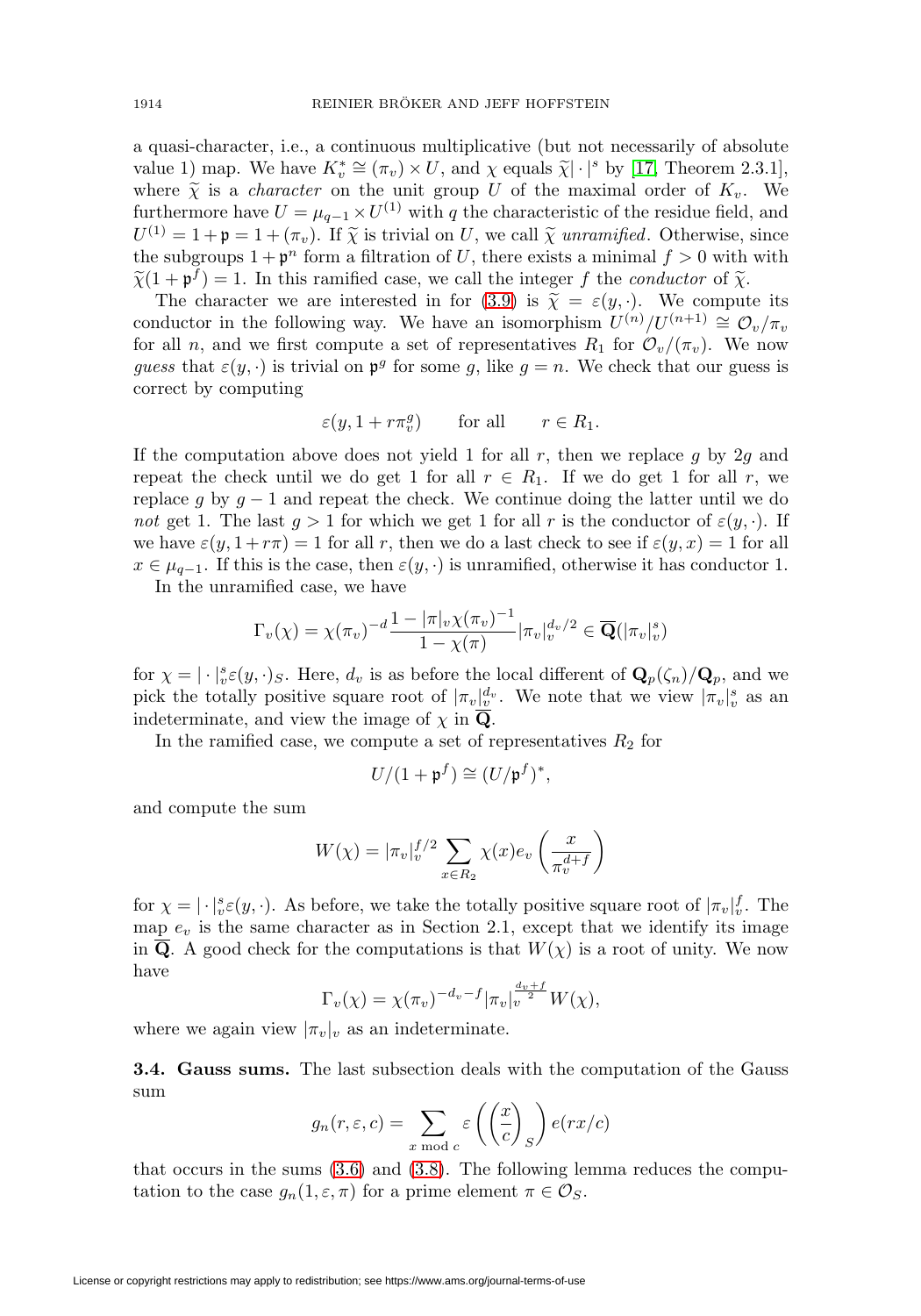**Lemma 3.2.** Let  $r c \in \mathcal{O}_S$  be non-zero with  $gcd(r, c) = 1$ . Then we have

$$
g_n(r,\varepsilon,c) = \varepsilon \left( \left( \frac{r}{c} \right)^{-1} \right) g_n(1,\varepsilon,c).
$$

Let  $c_1, c_2 \in \mathcal{O}_S$  be non-zero with  $gcd(c_1, c_2)=1$ . Then we have

$$
g_n(r, \varepsilon, c_1 c_2) = \varepsilon \left( \left( \frac{c_1}{c_2} \right)_S \right) \varepsilon \left( \left( \frac{c_2}{c_1} \right)_S \right) g_n(r, \varepsilon, c_1) g_n(r, \varepsilon, c_2).
$$

Let  $\pi \in \mathcal{O}_S$  be prime. Then we have

$$
g_n(r, \varepsilon, \pi^k) = 0
$$
 for  $gcd(r, \pi) = 1$  and  $k \ge 2$ .

Finally, we have

$$
g_n(\pi^k, \varepsilon, \pi^l) = \begin{cases} 0 & \text{for } k \neq l-1, \\ N_{K/\mathbf{Q}}(\pi)^k g_n(1, \varepsilon^l, \pi) & \text{otherwise,} \end{cases}
$$

in the relevant case  $\varepsilon^l \neq 1$ .

*Proof.* See [\[14\]](#page-26-11).

We see from this lemma that for computing the residue of  $A(r, s, V)$  we can, except for the case  $gcd(r, c) \neq 1$ , restrict our attention to c being squarefree. Furthermore, we note that it suffices to make a list of Gauss sums  $g_n(1, \varepsilon, \pi)$  for prime elements  $\pi$  of norm up to some bound. In the remainder of this section we detail a method to compute  $g_n(1, \varepsilon, \pi)$  in many cases.

The Gauss sum  $g_n(1, \varepsilon, \pi)$  is closely related to the 'ordinary' Gauss sum

<span id="page-14-0"></span>(3.10) 
$$
g(\chi) = \sum_{x=1}^{p-1} \chi(x) \exp(2\pi i x/p)
$$

in case  $\pi$  has prime norm p. Here,  $\chi$  is the character  $\varepsilon \left(\frac{x}{\pi}\right)_{S}$  and the  $\pi$  in the exponential is of course the complex number  $\pi \approx 3.14$ . The exact relationship between  $g_n(1, \varepsilon, \pi)$  and  $g(\chi)$  depends on n, we refer to Section 4 for the case  $n = 6$ .

The naive way of computing  $(3.10)$  by evaluating the sum directly takes  $O(p)$ operations, and this run time can be a bottleneck for the computations. It is well known that we can do much better, at least heuristically. We define the root number  $W_D(\chi)$  as

$$
W_D(\chi) = \begin{cases} \frac{g(\chi)}{m^{1/2}} & \text{if } \chi(-1) = 1, \\ \frac{g(\chi)}{m^{1/2}i}, & \text{if } \chi(-1) = -1, \end{cases}
$$

where we remark that the subscript D serves to distinguish  $W_D(\chi)$  from the root number in Subsection 3.3. We define  $e \in \{0,1\}$  so that  $\chi(-1) = (-1)^e$  holds. Poisson summation now gives

$$
\theta\left(\chi, \frac{-1}{\tau}\right) = W_D(\chi) \left(\frac{\tau}{i}\right)^{2e+1} \theta(\overline{\chi}, \tau),
$$

with  $\theta$  the series

$$
\theta(\chi,\tau) = \sum_{n \in \mathbf{Z}} n^e \chi(n) \exp\left(\frac{i\pi n^2 \tau}{p}\right)
$$

 $\Box$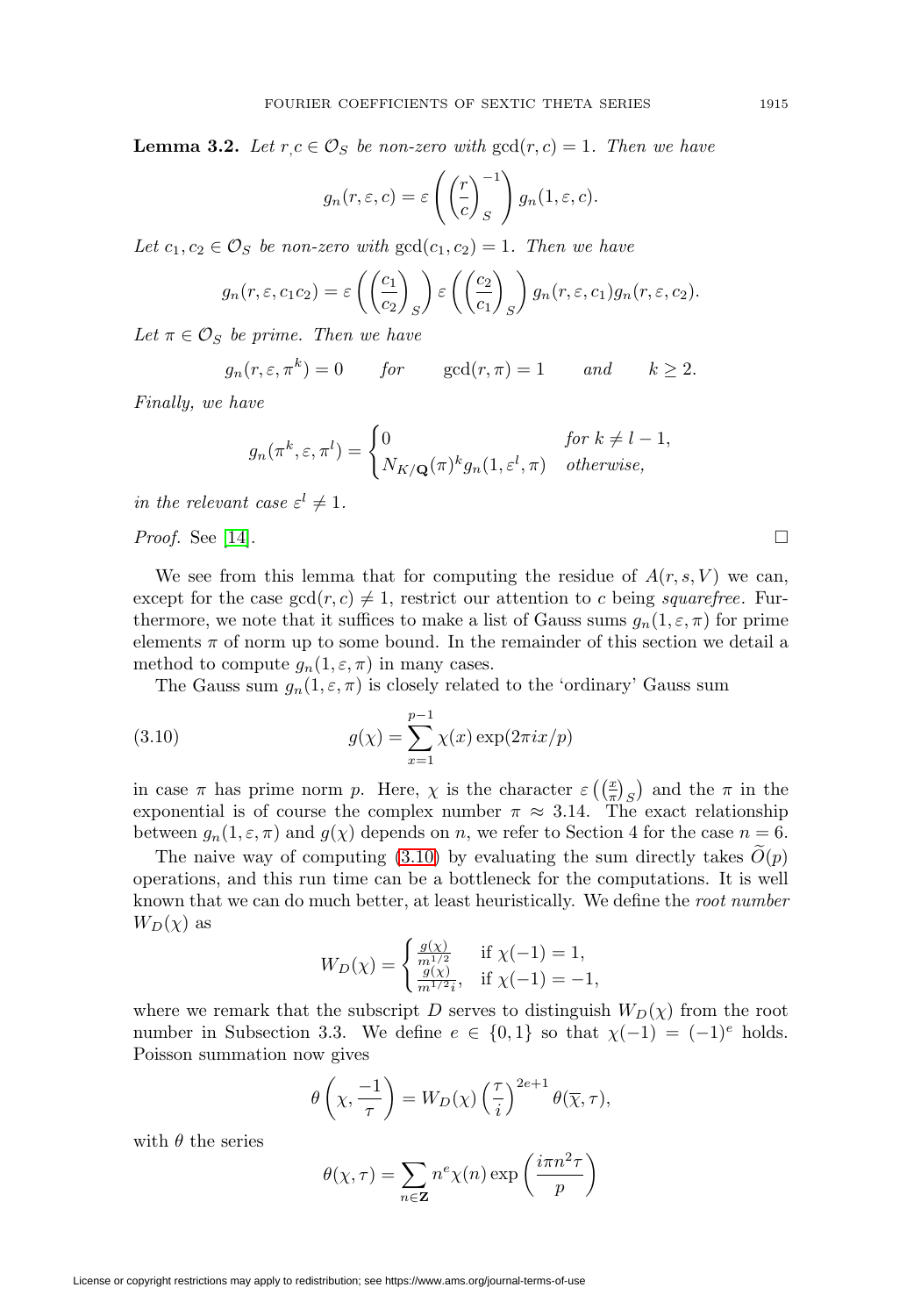introduced by Shimura; see e.g. [\[4,](#page-25-4) Corollary 10.2.12]. The relation above is most useful for  $\tau = it$  with  $\theta(\overline{\chi}, it) \neq 0$ . For us, the choice  $t = 1$  has always worked, and this leads to the formula

<span id="page-15-0"></span>(3.11) 
$$
W_D(\chi) = \frac{\theta(\chi, i)}{\theta(\overline{\chi}, i)}.
$$

The key point is that we don't need that many terms of  $\theta(\chi, i)$  to use [\(3.11\)](#page-15-0) since the theta-series decays very rapidly. For a rigorous analysis we need to take possible rounding errors into account and we have to analyze when  $\theta(\bar{\chi}, i) = 0$ . We have not done this, and have only done the analysis without these technical difficulties. One shows in this case that we get an approximation to  $g(\chi)$  by taking the first

$$
\lceil \sqrt{p \log p} \rceil
$$

terms of the theta-series.

We remark that only a 'rough' approximation to  $g(\chi)$  is needed. Indeed, the n-th power of  $g(\chi)$  is known by the theorem of Eisenstein and Weil, so that we only need to approximate  $g(\chi)$  with error in the argument less than  $\pi/n$ .

## 4. THE CASE  $n = 6$

We now restrict to  $n = 6$ , and fix  $K = \mathbf{Q}(\zeta_6)$ . The extension  $K/\mathbf{Q}$  has degree two, and since K is norm-Euclidean, we can take  $S = \{2, 3, \infty\}$ . The localization  $K_2 = \mathbf{Q}_2(\zeta_6)$  is the unique *unramified* degree two extension of  $\mathbf{Q}_2$ , and the localization  $K_3 = \mathbf{Q}_3(\zeta_6)$  is totally ramified of degree two.

It is a standard computation to compute the local unit groups  $U_2, U_3$ ; see e.g. [\[11\]](#page-26-8) for an algorithm. We have

$$
U_2/U_2^6\cong {\bf Z}/6{\bf Z}\times {\bf Z}/2{\bf Z}\times {\bf Z}/6{\bf Z}\times {\bf Z}/2{\bf Z},
$$

and for convenience we take the same generators  $\alpha_1 = \pi_2 = 2, \alpha_2 = 3 + 2\zeta_6, \alpha_3 =$  $5+3\zeta_6$ ,  $\alpha_4 = 1+2\zeta_6$  as in [\[18\]](#page-26-9). For the other localization, we have

$$
U_3/U_3^6\cong{\bf Z}/6{\bf Z}\times{\bf Z}/3{\bf Z}\times{\bf Z}/6{\bf Z}\times{\bf Z}/3{\bf Z}
$$

with generators  $\beta_1 = \pi_3 = 2\zeta_6 - 1 = \sqrt{-3}, \beta_2 = (1 + \pi_3)^2, \beta_3 = 2, \beta_4 = 1 + \pi_3^3$ .

**4.1 Hilbert symbol.** In this subsection we detail the computation of the Hilbert symbol  $(x, y)_S$  on  $K_S = K_2 \times K_3 \times \mathbb{C}$ . First, the symbol is trivial on **C**, so we restrict ourselves to the non-archimedean case. The basic idea in computing  $(x, y)_v$ is to write

$$
(x,y)_v = \prod_{w \neq v} (x,y)_w^{-1}
$$

by the product formula. Now, for  $v \notin S \cup {\lbrace \pi_w \mid x \rbrace}$ , the Hilbert symbol basically equals the power residue symbol which we can compute by Euler's criterion; see [\[2,](#page-25-5) Exercise 1]. The trouble lies in computation of  $(x, y)_w$  for  $w \in S$  and for  $w \mid x$ . We will follow an idea from [\[5\]](#page-25-3) to make those remaining cases easy to compute as well.

We fix a place  $v \in \{2,3\}$ , and let  $x_1, \ldots, x_4$  be a basis for  $U_v/U_v^6$ . We let  $w \neq v$ be the other divisor of 6, and write  $x_i = y_{i,w} a_{i,w}^6$  with  $y_{i,w} \in \mathcal{O}$ . Without loss of generality, we assume that  $x_i$  is chosen so that  $y_{i,w}$  has w-adic valuation 0. We claim that we may assume that

$$
x_i \equiv 1 \bmod K_w^{*6}
$$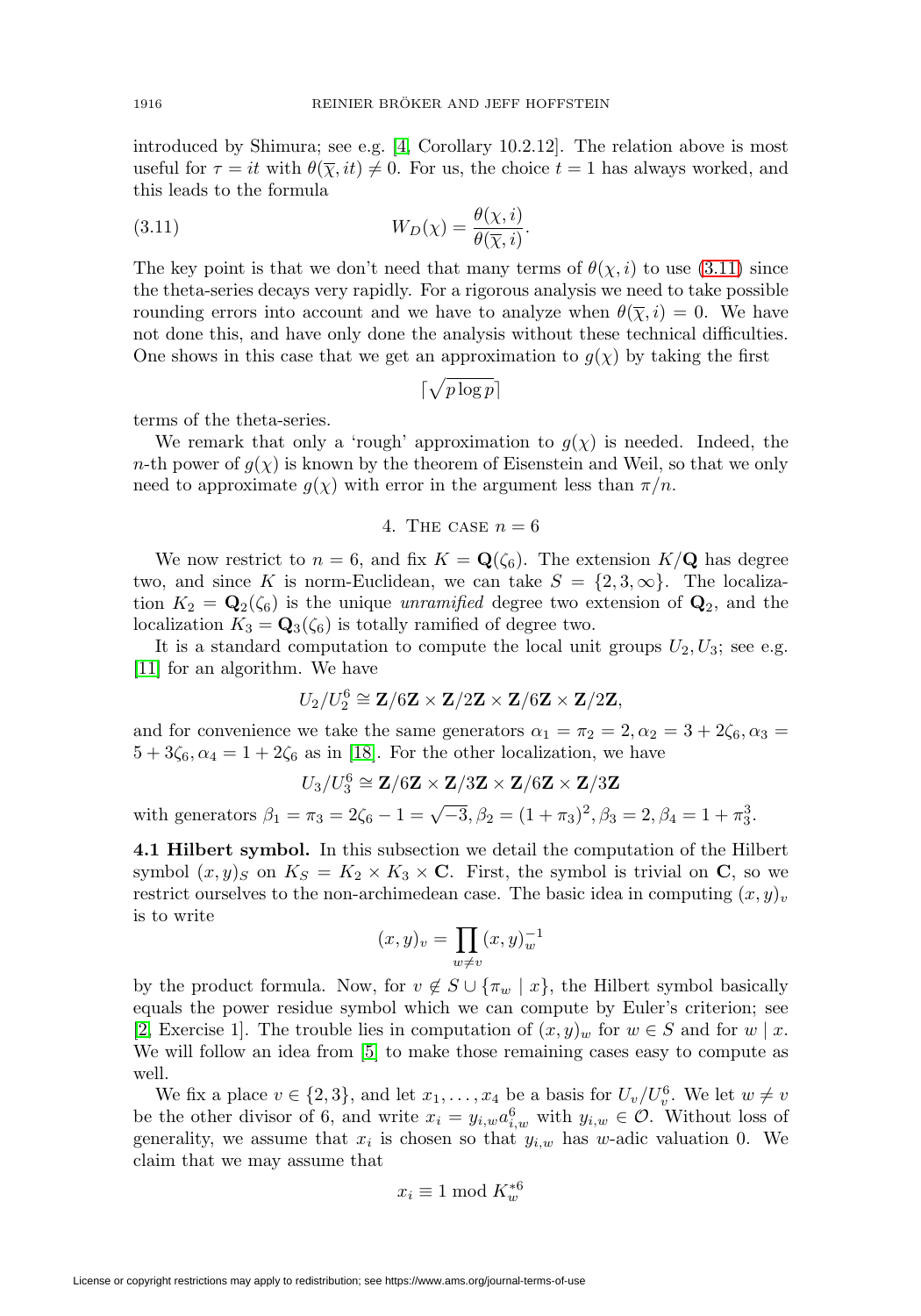holds. To see this, we write  $x_i = y_{i,w} a_{i,w}^6$  with  $y_{i,w} \in \mathcal{O}$ . Furthermore, we let  $m_w \in \mathbf{Z}_{>0}$  be such that  $U_w^{m_w} \subset K_w^{*6}$  holds. Using the Chinese Remainder Theorem, we choose  $z_{i,w} \in \mathcal{O}$  with  $z_{i,w} \equiv y_{i,w}^{-1} \mod P_w^{m_w}$  and with  $z_{i,w} \equiv 1 \mod P_v^{m_v}$ , where  $P_w$  denotes the  $\mathcal{O}$ -ideal corresponding to the valuation w. In the formula, the inverse of  $y_{i,w}$  is taken in the group  $K_w^*/K_w^{*6}$ . The element

 $z_{i,w}x_i$ 

now has the desired property. We note that multiplication by  $z_{i,w}$  has not changed  $x_i \bmod K_v^{*6}.$ 

By construction, we have  $(x_i, x_j)_w = 1$ . For a place  $s \notin S$ , we have

<span id="page-16-1"></span>(4.1) 
$$
(x_i, x_j)_s = \left(\frac{c}{s}\right) \quad \text{for} \quad c = (-1)^{s(x_i)s(x_j)} u_i^{-s(x_j)} u_j^{s(x_i)}
$$

with  $x_i = \pi_s^{s(x_i)} u_i$  and  $x_j = \pi_s^{s(x_j)} u_j$  by [\[2,](#page-25-5) Exercise 2]. In particular, if  $s(x_i)$  =  $s(x_j) = 0$ , then we have  $(x_i, x_j)_s = 1$ . Summarizing, we have

<span id="page-16-0"></span>(4.2) 
$$
(x_i, x_j)_v = \prod_s (x_i, x_j)_s^{-1}
$$

where the product is over those places  $s \notin S$  with either  $s(x_i) \neq 0$  or  $s(x_i) \neq 0$ . The symbols in [\(4.2\)](#page-16-0) are easily computed using [\(4.1\)](#page-16-1) and the generalized Euler criterion:  $\left(\frac{c}{s}\right)$  is the unique 6-th root of unity with

$$
\left(\frac{c}{s}\right) \equiv c^{\frac{N_{K/\mathbf{Q}}(P_s)-1}{6}} \mod P_s.
$$

For our choice of basis, we get  $(\alpha_i, \alpha_j)_2 = \zeta_6^{a_{ij}}$  with the matrix  $A = (a_{ij})$  given by

$$
A = \begin{pmatrix} 0 & 3 & 4 & 0 \\ 3 & 3 & 3 & 0 \\ 2 & 3 & 0 & 3 \\ 0 & 0 & 3 & 3 \end{pmatrix}.
$$

For the localization at 3, we get  $(\beta_i, \beta_j)_3 = \zeta_6^{b_{ij}}$  with  $B = (b_{ij})$  given by

$$
B = \begin{pmatrix} 3 & 0 & 3 & 2 \\ 0 & 0 & 4 & 0 \\ 3 & 2 & 0 & 0 \\ 4 & 0 & 0 & 0 \end{pmatrix}.
$$

The matrices satisfy

$$
A \equiv -A^T \mod 6 \quad \text{and} \quad B \equiv -B^T \mod 6.
$$

This property, which follows from  $(x, y)_v(y, x)_v = 1$ , is a good check on the computation.

**4.2 Gauss sums.** In this subsection we give the details on the computation of  $g_6(1,\varepsilon,\pi)$  for a prime  $\pi \in \mathcal{O}_S$ . Assume first that  $p = \pi \in \mathcal{O}_S$  is an inert prime. In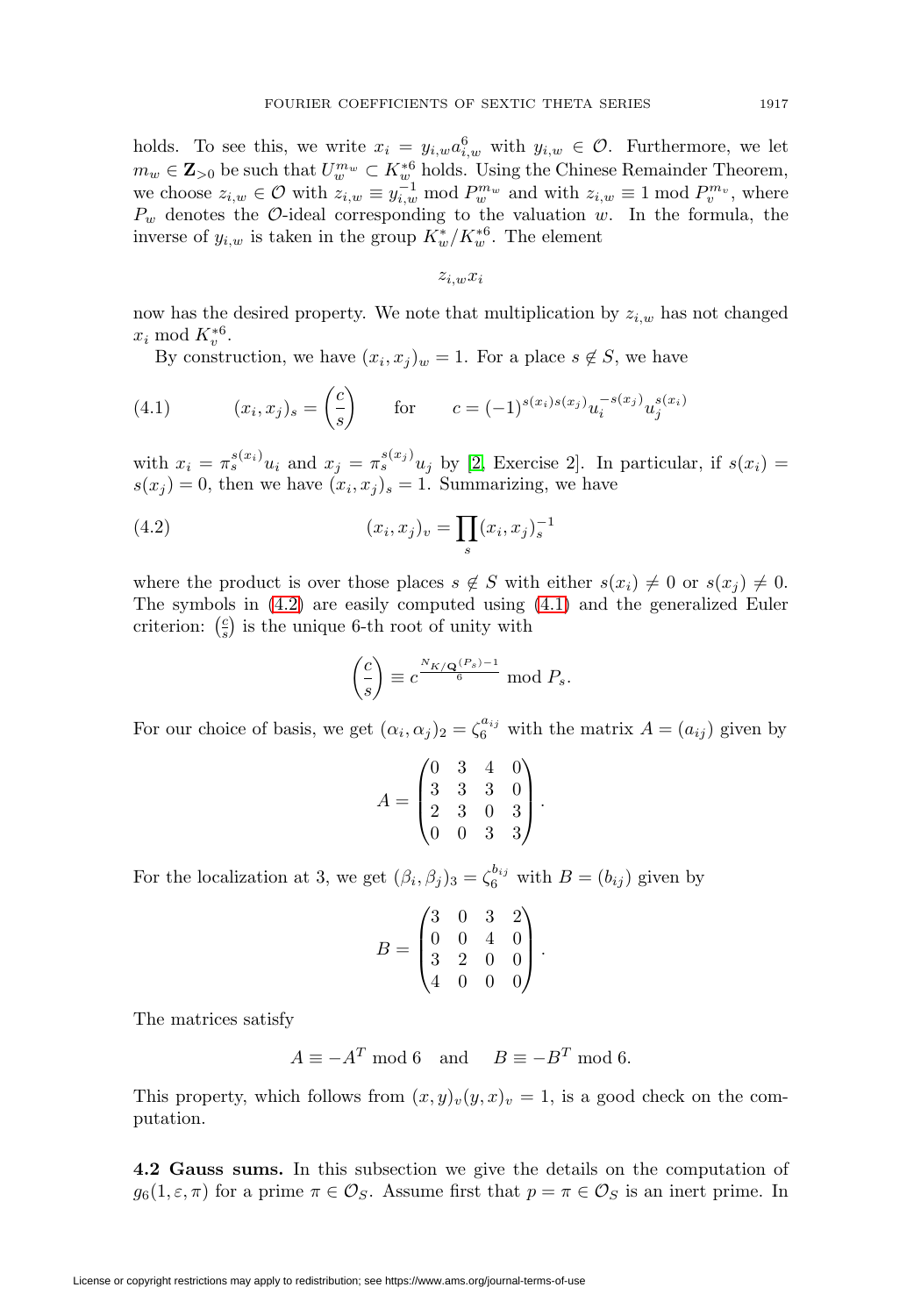this case, we have

$$
g_6(1, \varepsilon, \pi) = \sum_{x, y \bmod p\mathbf{Z}} \varepsilon \left(\frac{x + \zeta_6 y}{p}\right)_S e\left(\frac{x + \zeta_6 y}{p}\right)
$$
  
= 
$$
\sum_{x \neq 0} \varepsilon \left(\frac{x + \zeta_6 y}{p}\right)_S e\left(\frac{x + \zeta_6 y}{p}\right)_S + \sum_{y \bmod p\mathbf{Z}} \varepsilon \left(\frac{\zeta_6 y}{p}\right)_S e\left(\frac{\zeta_6 y}{p}\right).
$$
  
= 
$$
\sum_{y \bmod p\mathbf{Z}} \varepsilon \left(\frac{1 + \zeta_6 y}{p}\right)_S \sum_{x \neq 0 \bmod p} e\left(\frac{x + \zeta_6 xy}{p}\right) - \varepsilon \left(\frac{\zeta_6}{p}\right)_S,
$$

where we have made the substitution  $y \to xy$  and used the equality  $\left(\frac{y}{p}\right)$  $s = 1$  in the last line. We compute  $\varepsilon \left( \frac{x + \zeta_6 xy}{p} \right) = \exp(2\pi i \frac{x(2+y)}{p}),$  and derive that

$$
g_6(1, \varepsilon, \pi) = -\varepsilon \left(\frac{\zeta_6}{p}\right)_S + (p - 1)\varepsilon \left(\frac{1 - 2\zeta_6}{p}\right)_S + \sum_{y \neq -2} \varepsilon \left(\frac{1 - \zeta_6 y}{p}\right)_S
$$
  
=  $p\varepsilon \left(\frac{1 - 2\zeta_6}{p}\right)_S$ .

Here, the sum over all  $y \neq -2$  is computed by expanding the sum in the equality

$$
0 = \sum_{x,y \bmod p\mathbf{Z}} \varepsilon \left( \frac{1 - 2\zeta_6 y}{p} \right)_S
$$

and rearranging terms. We conclude that

$$
g_6(1, \varepsilon, \pi) = p\varepsilon \left(\frac{1 - 2\zeta_6}{p}\right)_S = \begin{cases} p & \text{for } p \equiv 3 \bmod 4, \\ -p & \text{for } p \equiv 1 \bmod 4 \end{cases}
$$

holds for inert primes.

For a split prime  $\pi$  of norm p, we have

$$
g_6(1, \varepsilon, \pi) = \sum_{x=0}^{p-1} \varepsilon \left(\frac{x}{\pi}\right)_S \exp(2\pi i \frac{x}{\pi} \text{Tr}(\pi))
$$

$$
= \varepsilon \left(\frac{-\overline{\pi}}{\pi}\right)_S^{-1} g\left(\varepsilon \left(\frac{\cdot}{\pi}\right)_S\right),
$$

with g as in [\(3.10\)](#page-14-0). The methods from Subsection 3.4 can be used to approximate g. In this case, the Eisenstein-Weil theorem tells us that

<span id="page-17-0"></span>(4.3) 
$$
g^3 = \pi^2 \sqrt{p} \cdot \begin{cases} 1 & \text{if } p \equiv 1 \bmod 4, \\ 3 & \text{if } p \equiv 3 \bmod 4 \end{cases}
$$

holds, and we only need to approximate g with enough accuracy to select the right cubic root of the right-hand side of [\(4.3\)](#page-17-0).

To compute  $g_6(\pi^{k-1}, \varepsilon, \pi^k)$ , we need to know  $g_6(1, \varepsilon^k, \pi)$  for  $k = 2, 3, 4, 5$ . The value for these quantities follows directly from the definition. Indeed, we have

$$
g_6(1, \varepsilon^5, \pi) = \overline{g_6(1, \varepsilon, \pi)\varepsilon} \left(\frac{-1}{\pi}\right)_S, g_6(1, \varepsilon^4, \pi) = \overline{g_6(1, \varepsilon^2, \pi)\varepsilon} \left(\frac{-1}{\pi}\right)_S, g_6(1, \varepsilon^3, \pi) = g_2(1, \varepsilon^3, \pi), g_6(1, \varepsilon^2, \pi) = g_3(1, \varepsilon^2, \pi),
$$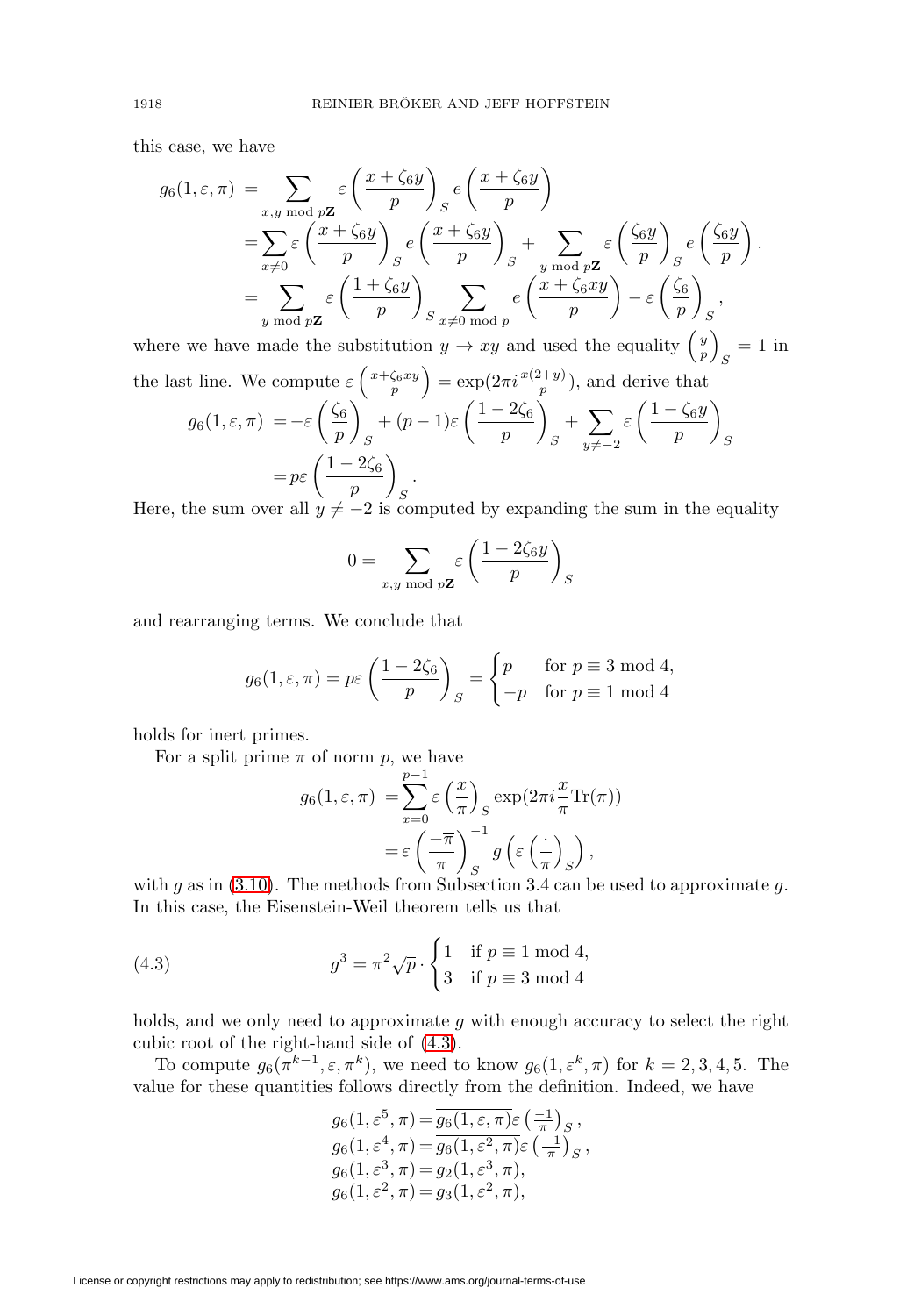with  $g_2, g_3$  the quadratic and cubic Gauss sum respectively. For the quadratic Gauss sum we have

$$
g_2(1,\varepsilon^3,\pi) = \begin{cases} \varepsilon^3 \left(\frac{\overline{\pi}}{\pi}\right)_S \sqrt{N_{K/\mathbf{Q}}(\pi)} & \text{if } |\pi| \equiv 1 \text{ mod } 4, \\ \varepsilon^3 \left(\frac{-\overline{\pi}}{\pi}\right)_S i \sqrt{N_{K/\mathbf{Q}}(\pi)} & \text{if } |\pi| \equiv 3 \text{ mod } 4, \end{cases}
$$

and for the cubic Gauss sum we have

$$
g_3(1,\varepsilon^2,\pi) = g\left(\varepsilon^2 \left(\frac{\cdot}{\pi}\right)_S\right).
$$

This last Gauss sum can be computed as in Subsection 3.4 using the relation

$$
g^3 = N_{K/\mathbf{Q}}(\pi)\pi \quad \text{for} \quad \pi \equiv -1 \bmod 3.
$$

**4.3. Hypergeometric function.** We recall that we need to evaluate the functions

<span id="page-18-0"></span>(4.4) 
$$
F_{1,2}(x) = \frac{1}{2\pi i} \int_{\sigma} \left( \frac{\Gamma(6s)}{\Gamma(s)} \right) f(\pm x) x^{-s} ds
$$

many times. However, we have to evaluate the function  $F_2$  roughly  $6^3 = 216$  times more often than  $F_1$ . Hence, we will pick the function f so that  $F_2$  is especially easy to evaluate.

Following [\[18\]](#page-26-9), we propose to take  $f(s) = \Gamma(1+s)^{-1}$ . It can be easily checked that

$$
F_2(x) = \frac{1}{6\pi} \exp\left(-\sqrt{3}\frac{x^{1/6}}{2}\right) \sin\left(\frac{x^{1/6}}{2}\right)
$$

holds. We believe that the fact that  $F_2$  is numerically easy to evaluate makes up for the fact that [\(4.4\)](#page-18-0) converges slower for this f than for  $f = 1$ .

The 'price we pay' for the easy formula for  $F_2$  is that  $F_1$  is harder to compute. Using the residue theorem, one computes that

$$
F_1(x) = \sum_{k=1}^{5} \frac{-z^k}{\Gamma(-k/6)^2} \left( \frac{1}{k \cdot k!} + \sum_{i=1}^{\infty} \left( \frac{z^6}{36} \right)^i \frac{\prod_{l=1}^{i-1} (k+6l)^2}{(k+6i-1)!} \right) \text{ with } z = -x^{1/6}
$$

holds. Some remarks about this formula are in order. First, although this series expansion for  $F_1$  converges best for small |x|, we have found that even for moderately large  $x \approx 10^6$  it is an efficient way to compute  $F_1(x)$ . However, care must be taken to perform all computations with high precision. For  $x \approx 10^6$ , a precision of 200 bits sufficed for us. Secondly, it is best to make a table of the quotients

$$
\frac{\prod_{l=1}^{i-1}(k+6l)^2}{(k+6i-1)!}
$$

instead of computing them on the fly. The first few hundred values for  $i$  suffice. Finally, we have found that the series expansion  $\sum_{i=1}^{\infty}$  that occurs converges smoothly, so that simply checking that the summand is less than some chosen bound suffices to approximate this series by a partial sum.

**4.4. Transition matrix.** We use formula [\(3.9\)](#page-12-0) to compute the coefficients  $c_{iw}$ . This is relatively straightforward, albeit technical. Since mistakes are easy to make in this part, we give some details on the computation and on checks one can do to make sure the matrix  $T$  is correct.

The local differents are  $d_3 = 1$  and  $d_2 = 0$ . The local Gamma functions  $\Gamma_v$ have coefficients in the ring  $\mathbf{Z}[\zeta_{72}]$ . It turns out that the coefficients  $T_{ij}$  themselves have coefficients in  $\mathbf{Z}[\zeta_{36}]$  already. Since computing [\(3.9\)](#page-12-0) involves taking various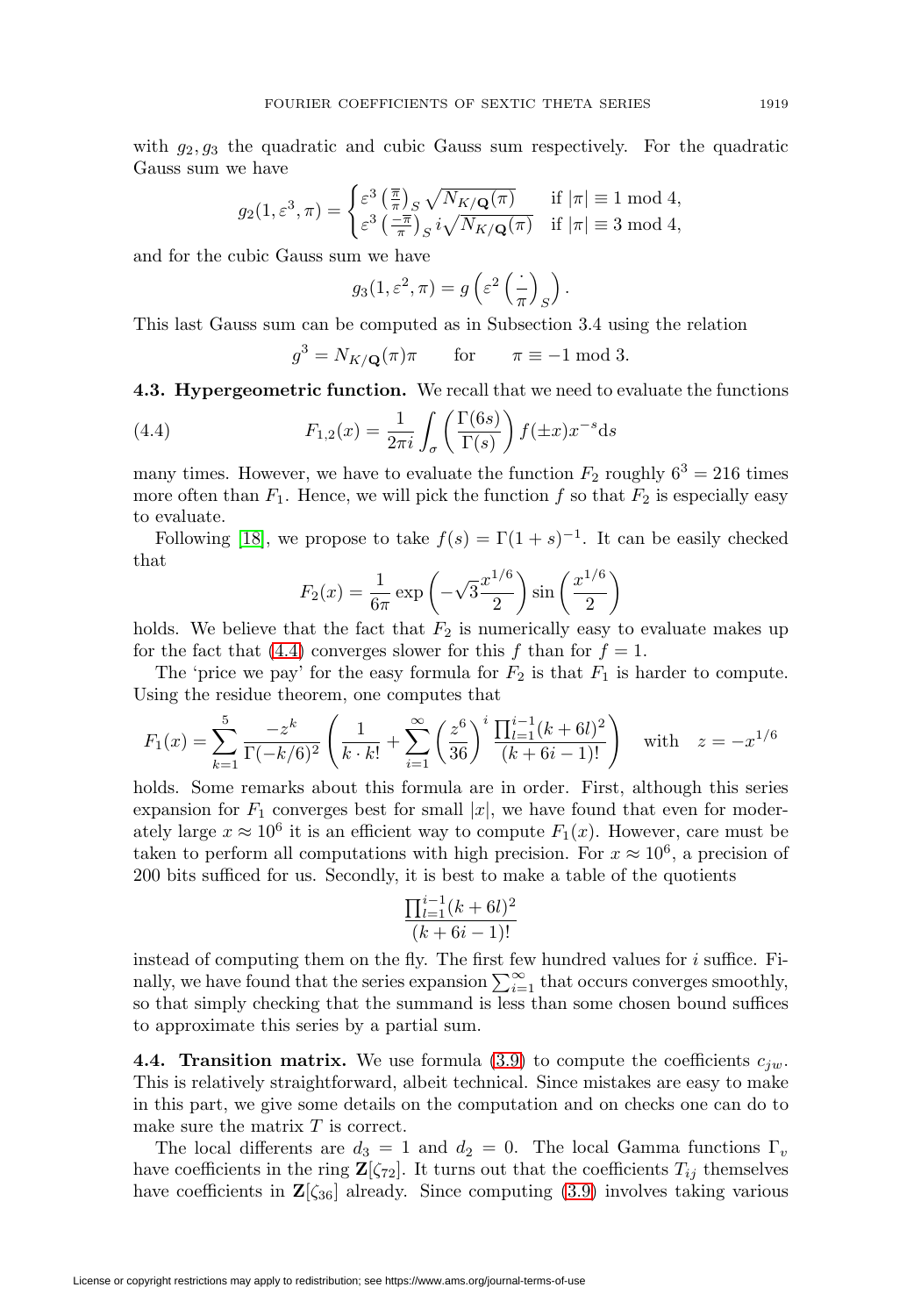quotients in  $\mathbf{Z}[\zeta_{36}]$ , it is important for the practical performance to view  $T_{ij}(r, s) \in$  $\mathbf{Z}[\zeta_{36}]((1/3)^s,(1/4)^s).$ 

Putting  $V = (1/3)^s$ ,  $W = (1/4)^s$ , we have found that  $T_{ij}$  always has denominator  $V^5W^3$ . The coefficients  $c_{jw} = c_{j,(w_1,w_2)}$  are only non-zero for  $(w_1, w_2) \in$  ${-5,\ldots,4} \times {-3,\ldots,5}$ . An excellent check for our computations is to compute the product

$$
T_{ij}(r,s)T_{ij}(r,-s).
$$

By the functional equation  $(3.1)$ , this product is a *diagonal matrix*. Simply by computing a few coefficients of the product we can check if the matrix has been computed correctly.

**4.5. Computing the integrals.** To compute the sums [\(3.6\)](#page-11-0) and [\(3.8\)](#page-12-1), we loop over all  $\mathcal{O}_S$ -ideals I and for each I, we compute a generator c that is contained in V. Using the formulas from Subsections 3.1 and 3.2 we then compute the contribution from c to the respective sums. However, since the Gauss sum  $g_6(1, \varepsilon, c)$  is zero for c that are not squarefree, we can restrict our attention to squarefree ideals I and the I that have a non-trivial gcd with  $(r)$ .

To simplify the exposition, we restrict to the case that  $r$  is coprime to 6. We then have the following algorithm for approximating the Fourier coefficient  $\tau(r, V)$  =  $N_{K/\mathbf{Q}}(r)^{1/12} \text{Res}_{s=1/n} \sum_{\eta \in V} \Psi(r, s, \eta).$ 

# **Algorithm 4.1.**

**Input.** An element  $r \in \mathcal{O}$  that is coprime to 6, a control parameter  $x > 0$ , a bound  $B > 0$ , a choice of representatives V, and a precision bound X.

**Output.** An approximation [\(3.6\)](#page-11-0)–[\(3.8\)](#page-12-1) to  $\tau(r, V)$  coming from taking all ideals of norm up to  $B$  into account, and by performing all computations with precision  $X$ .

- Step 1. Fix the embedding  $\varepsilon(\zeta_6) = \exp(2\pi i/6)$ . Compute and store  $g_6(1, \varepsilon, \pi)$  for all prime ideals  $(\pi) \subset \mathcal{O}$  with  $7 \leq |\pi| \leq B$  using the method from Subsection 4.2.
- Step 2. Compute and store the coefficients  $\varepsilon(c_{i,w})$  of the transition matrix using formula [\(3.9\)](#page-12-0) for all  $1 \le j \le 216$  and  $w \in \mathbb{Z}^2 \cap [-5, 4] \times [-3, 5]$ .
- Step 3. Compute and store the coefficients  $a(m), b(m)$  for all  $m \geq 1$  until both  $a(m), b(m) \leq X$  using formula [\(3.5\)](#page-11-1).
- Step 4. Set  $V_1 \leftarrow 0$ ,  $V_2 \leftarrow 0$ . Initialize an empty list  $L \subset \mathcal{O}_S \times \mathbf{C} \times \mathbf{Z}_{>1}$ . (We will add triples  $(\alpha, g_6(r, \varepsilon, \alpha), N_{K/\mathbf{Q}}(\alpha))$  to L later.) Initialize an empty list  $M \subset \mathbb{Z}_{\geq 1} \times \mathbb{C}$ . (We will add values  $F_1(\cdot)$  to M later for all norms we encounter.)
- Step 5. (*Constant term*) Determine  $j \in \{1, ..., 216\}$  with  $\eta_j = 1 \in K_S^*/K_S^{*6} \mathcal{O}_S^*$ . For all  $w = (w_1, w_2) \in \{-5, \ldots, 4\} \times \{-3, \ldots, 5\}$  do the following.  $(a)$  Set  $f_{2,w} \leftarrow 0$ .
	- *(b)* For all  $k \geq 1$  do the following.
	- *(c)* Compute  $s = F_2(y_1 x^{-1}(1/4)^{w_1}(1/3)^{w_2} k^6) b(k^6)$ . If  $|s| < X$ , goto step 5d, else set  $f_{2,w} \leftarrow f_{2,w} + s$  and repeat for the next k.
	- *(d)* Set  $V_2 \leftarrow V_2 + f_{2,w} \cdot c_{j,(w_1,w_2)}$ .
- Step 6. (*Constant term*) Set  $f_1 \leftarrow 0$ . For all  $k \ge 1$  do the following.
	- (a) Compute  $s = F_1(y_1 x k^6) a(k^6)$ . If  $|s| < X$ , goto step 6b, else set  $f_1 \leftarrow f_1 + s$  and repeat for the next k.
	- (b) Set  $V_1 \leftarrow V_1 + f_1$ . Add  $(1, f_1)$  to M.
- Step 7. (*Constant term*) Add (1, 1, 1) to L.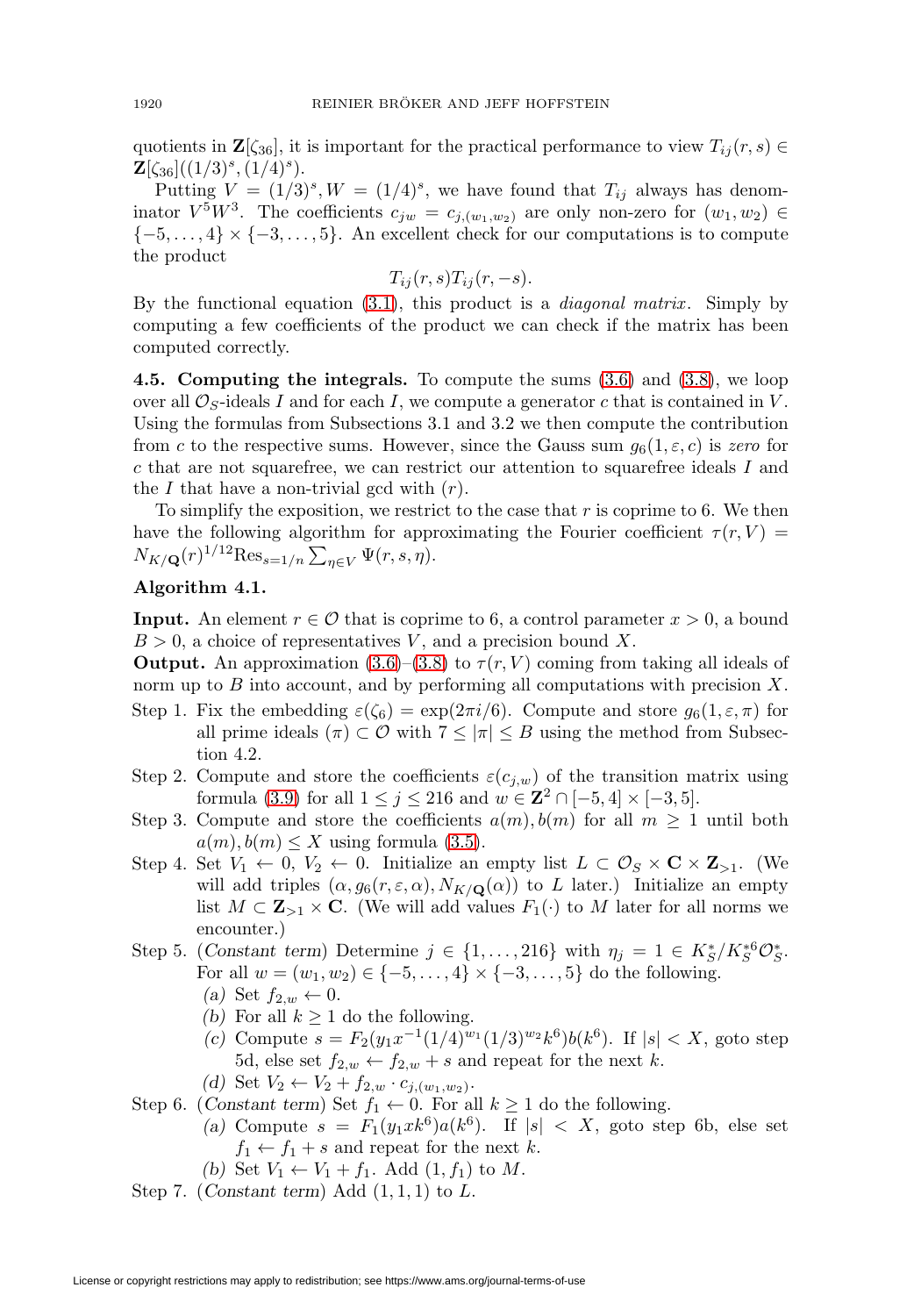- Step 8. For all primes ideals  $(\pi) \subset \mathcal{O}_S$  with  $|\pi| < B$  (ordered by norm) do the following.
- Step 9. For all  $(\alpha, g_6(r, \varepsilon, \alpha), N_{K/\mathbf{Q}}(\alpha)) \in L$  do the following.
- Step 10. Find  $k \in \{1, \ldots 6\}, j \in \{1, \ldots, 216\}$  with  $\zeta_6^k a \pi \sim \eta_j \in V$ . Set  $a \leftarrow \zeta_6^k a$ . Set  $N \leftarrow N_{K/\mathbf{Q}}(a\pi).$
- Step 11. Compute  $g_6(r, \varepsilon, a\pi)$  using Lemma 3.2.
- Step 12. If  $N \leq B/p$ , add  $(a\pi, g_6(r, \varepsilon, a\pi), N)$  to L.
- Step 13. For all  $w = (w_1, w_2) \in \{-5, \ldots, 4\} \times \{-3, \ldots, 5\}$  do the following.
	- $(a)$  Set  $f_{2,w} \leftarrow 0$ .
	- *(b)* For all  $k \geq 1$  do the following.
	- *(c)* Compute  $s = F_2(y_1 x^{-1}(1/4)^{w_1}(1/3)^{w_2} k^6 N) b(k^6)$ . If  $|s| < X$  goto step 13d, else set  $f_{2,w} \leftarrow f_{2,w} + s$  and repeat for the next k.
	- (d) Set  $V_2 \leftarrow V_2 + f_{2,w} \cdot c_{j,(w_1,w_2)} \frac{g_6(r,\varepsilon,a\pi)}{N}.$
- Step 14. If  $(N, x)$  is present in M, set  $f_1 \leftarrow x$ . Else, for all  $k \ge 1$  do the following. (a) Compute  $s = F_1(y_1xNk^6)a(k^6)$ . If  $|s| < X$ , goto step 14b, else set  $f_1 \leftarrow f_1 + s$  and repeat for the next k.
	- (b) Add  $(N, f_1)$  to M.
- Step 15. Set  $V_1 \leftarrow V_1 + f_1 \frac{g_6(r,\varepsilon,a\pi)}{N}$ . Go to step 9.
- Step 16. If  $|\pi| < B$ , go to Step 8.
- Step 17. Set  $\tau \leftarrow (V_1 6\sqrt{3}V_2)x^{1/6}$ . Set  $\tau \leftarrow \tau \cdot \Gamma(1/6)\Gamma(7/6)y_1^{1/6}N_{K/\mathbf{Q}}(r)^{1/12}$ . Return  $\tau$ .

We make some remarks about the algorithm. First, Step 1 of the algorithm is independent of  $r$  and one should store the Gauss sums in a file once and for all if we are computing several coefficients  $\tau(r, V)$ . Second, the coefficients  $c_{j,w}$  in Step 2 only depend on  $r \in K_S^*/K_S^{*6}$ . Although this quotient group has size  $6^6 = 46656$ , we still store the matrix in a file. This is particularly convenient if we are running the algorithm for various choices of  $x, X$  and  $L$ .

Since the values  $f_1, f_2$  that we compute get multiplied by a Gauss sum later on, we only need to consider squarefree elements of  $\mathcal{O}_S$ . Our loop over all squarefree elements of norm at most  $B$  is basically a variant of the sieve of Eratosthenes. The purpose of the list M is simply to avoid some (costly) evaluations of the function  $F_1$ .

Finally, we remark that although all computations are done with precision  $X$  in the algorithm, this does not mean that the *output* is correct with the same precision. Indeed, the precision of the output depends on the combined choice of  $B$  and  $x$  as well. We refer to [\[5\]](#page-25-3) for an analysis of the convergence properties of sums  $(3.6)$ and [\(3.8\)](#page-12-1).

We close this section with some remarks about our implementation of the algorithm. Our implementation consists of three parts: first we compile a list of the Gauss sums  $g_6(1, \varepsilon, \pi)$  for all  $\pi$  with  $|\pi| < 10^8$ . We used Magma for this part and stored the result as a large text file. The computation of the Gauss sums ran for several days.

The second stage consists of a Magma program to compute, for a given  $r$ , the coefficients  $\varepsilon(c_{j,w})$  and save these coefficients in a text file. Our Magma code took roughly 20 minutes to complete on our 2.40GHz Intel Xeon processor. We stress that we did not attempt to optimize this part of the computation. The bottle neck of the computation is working with power series in 2 variables over  $\mathbf{Q}(\zeta_{36})$ . We believe that tailored code for power series over  $\mathbf{Q}(\zeta_{36})$  would lead to a significant speed up of the computation of the coefficients  $\varepsilon(c_{i,w})$ .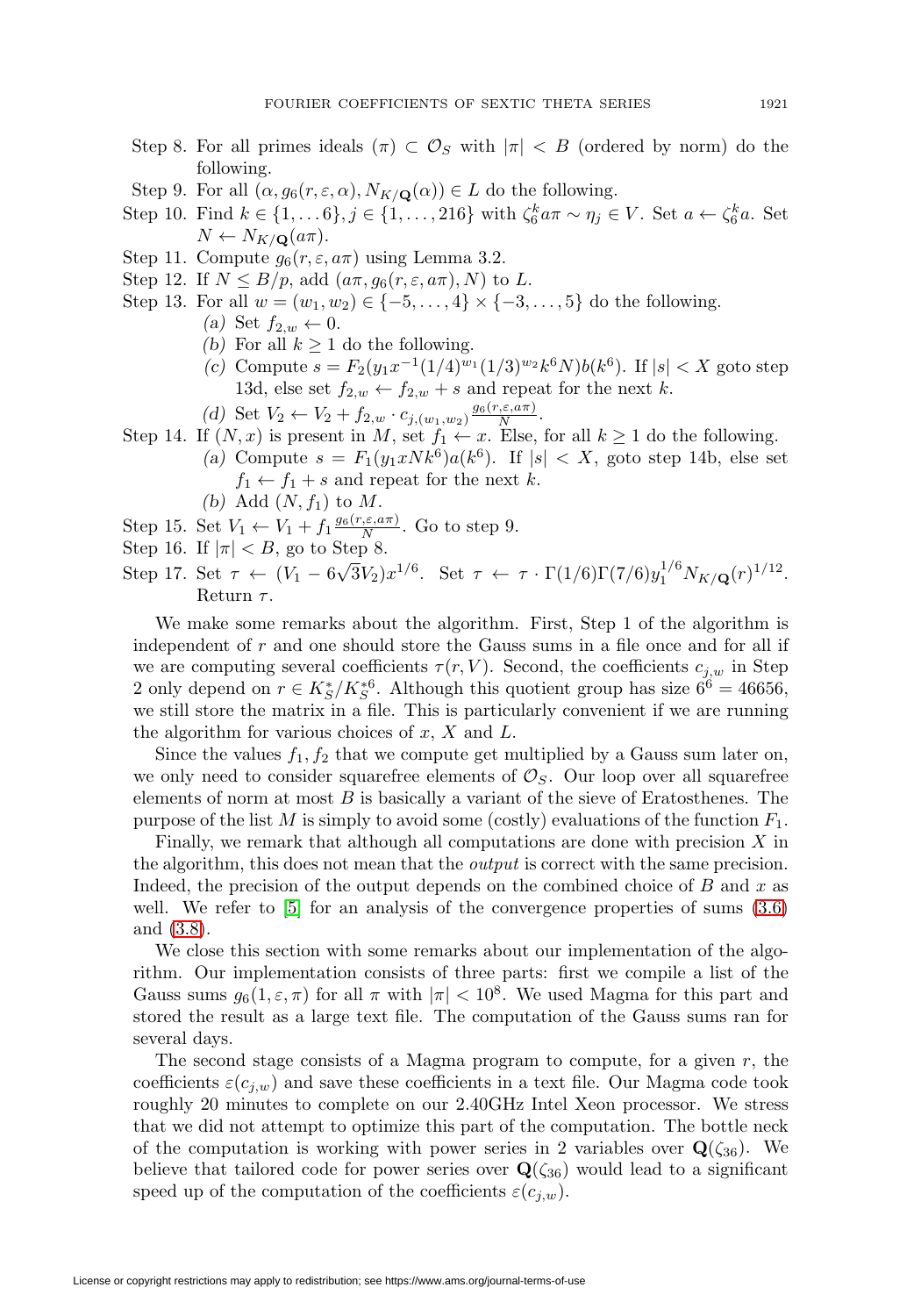We found that the overhead of using a computer algebra package like Magma or Sage was too high for the third stage, the actual computation of  $\tau(r, V)$ . We implemented this part of the algorithm in C. The evaluations of the function  $F_1$ requires multi-precision arithmetic, and we used GMP and MPFR for this part. This is the only part of the code where multi-precision is required. Although the C-code is parallelizable in, e.g., Step 5 of the algorithm, we have not done this. Our single-thread code has been reasonably optimized for the rest. With a bound of  $B =$  $10^8$  for the Gauss sums and a precision bound  $X = 10^{-20}$ , the code approximates  $\tau(r, V)$  in roughly 45 minutes on the same 2.40GHz Intel Xeon processor.

Looking beyond  $n = 6$ , the next case is  $n = 5$ . Since  $\mathbf{Q}(\zeta_5)/\mathbf{Q}$  has degree 4, the convergence of our algorithm will be a lot slower. As a practical consequence, this means we will need a higher bound than  $10^8$  on the norms of the  $\pi$ 's we consider. We are in the process of developing fast code to approximate coefficients of the quintic theta series using a bound of  $10^{10}$ .

#### 5. The conjecture

The first thing we need to decide for actual computations is which set of representatives  $V$  to use. We want to pick a set  $V$  such that the relation

$$
\tau(\pi^4) = \tau(\pi^4, V) = \overline{G_1(1, \pi)} = \frac{\overline{g_6(1, \varepsilon, \pi)}}{|\pi|^{1/2}}
$$

from the introduction is correct in the more precise setup of Section 2. The relation above is derived in the introduction by disregarding the primes dividing 6, and if we take those primes into account, then the relation for  $\tau(\pi^4, V)$  is more subtle; see below. However, since one goal of this paper is to check the conjecture from [\[3\]](#page-25-1), we pick a set V that mimics the equality  $\tau(\pi^4, V) = \overline{G_1(1,\pi)}$  as closely as possible.

After trying several possibilities, we have found that the set

$$
V = \left\{ \eta \in K_S^* / K_S^{*6} \mid \alpha_1 = \beta_1 = \beta_2 = 0 \text{ and } \begin{cases} \alpha_3 = 0, & \text{if } \alpha_2 = 0 \\ \alpha_3 = 1, & \text{if } \alpha_2 = 1 \end{cases} \right\}
$$

gives the cleanest results. We note that this is the set  $V_2$  considered by Wellhausen in his thesis  $[18]$ . The set V can be characterized as follows:

$$
\{x \in \mathcal{O} \mid \gcd(x, 6) = 1, x \sim \eta \in V\} = \{x \in \mathcal{O} \mid x \equiv y \mod 12\}
$$

with 
$$
y \in
$$
  
(5.1)  
{1, 5, 4+3 $\zeta_6$ , 8+3 $\zeta_6$ , 1+6 $\zeta_6$ , 5+6 $\zeta_6$ , 1+9 $\zeta_6$ , 2+9 $\zeta_6$ , 5+9 $\zeta_6$ , 7+9 $\zeta_6$ , 10+9 $\zeta_6$ , 11+9 $\zeta_6$ }.

Our choice of  $V$  has the following property:

$$
\forall v, w \in V : (v, w)_6 = 1
$$
 or  $(v, -w)_6 = 1$ ,

which can be proved easily. This property does not hold for the perhaps easier choice of  $V'$  characterized by

$$
\{x \in \mathcal{O} \mid \gcd(x, 6) = 1, x \sim \eta \in V'\} = \{x \in \mathcal{O} \mid x \equiv 1 \mod 3\}.
$$

The fact that the Hilbert symbol is particularly easy on  $V$  has consequences for the coefficient  $\tau(\pi^4, V)$ . The theory of *Hecke operators* is used in the proof of the following lemma.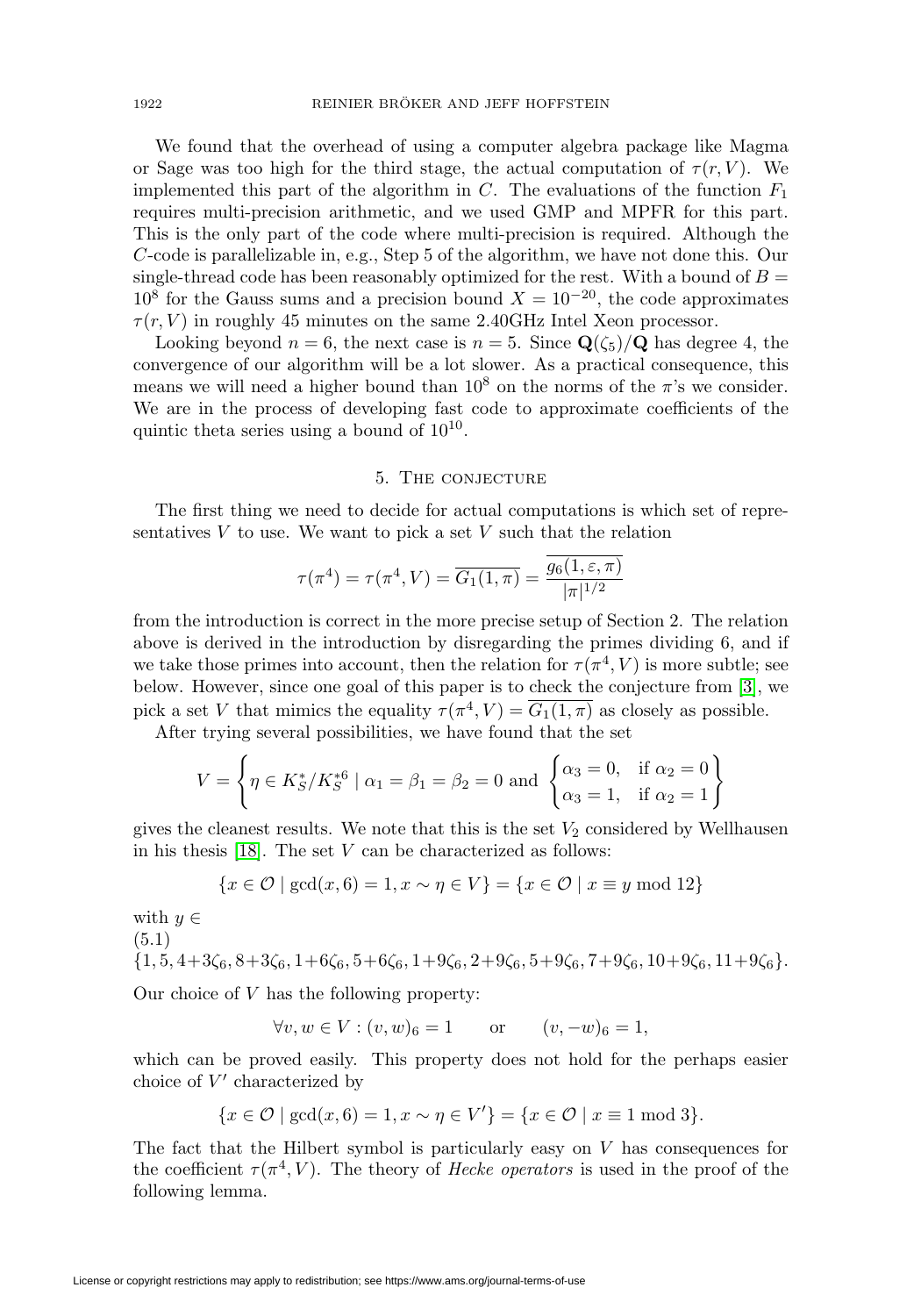**Lemma 5.1.** Let  $\pi \in \mathcal{O}_S$  be prime with  $|\pi| \equiv 1 \text{ mod } 4$  and  $\pi \equiv y \text{ mod } 12$  for some y in set  $(5.1)$ , and let V be as above. Then we have

$$
\frac{\tau(\pi^4, V)}{\tau(1, V)} = |\pi|^{-1/2} \overline{g_6(1, \varepsilon, \pi)}.
$$

*Proof.* The following holds for  $\rho(\pi^4, \eta) = \text{Res}_{s=1/6} \psi(\pi^4, s, \eta)$ :

$$
\rho(\pi^4, \eta) = |\pi|^{-5/6} g_6(1, \varepsilon^5, \pi) \varepsilon((-\eta, \pi^5)_S) \rho(1, \eta \pi^{-5});
$$

see [\[9\]](#page-26-4). We sum over all  $\eta \in V$  and renormalize to  $\tau$  to obtain

$$
\tau(\pi^4, V) = |\pi|^{-1/2} g_6(1, \varepsilon^5, \pi) \sum_{\eta = \alpha \pi^5 \in V} \varepsilon((\alpha, \pi^5)_S) \rho(1, \alpha),
$$

where we have used the equality  $(-\pi^5, \pi^5)_6 = 1$  in the sum. By replacing  $\pi$  by  $-\pi$ if necessary, we may assume that  $\alpha \in V$ . The lemma follows from checking that for  $|\pi| \equiv 1 \mod 4$  and  $\alpha \pi \in V$ , the equalities  $(\alpha, \pi^5)_6$  hold for all  $\eta \in V$ .

We remark that the proof hinges on the special property of  $V$ . If we change  $V$ , then the lemma need not be true. Lemma 5.1 is as close to the relation  $\tau(\pi^4, V)$  =  $G(1,\pi)$  as we can get. We note though that for  $|\pi| \equiv 3 \text{ mod } 4$ , not all of the Hilbert symbols  $(\alpha, \pi^5)$ <sub>S</sub> are trivial. The lemma is false in this case.

To see what happens for  $|\pi| \equiv 3 \mod 4$ , we use Algorithm 4.1. We have found that the choices

$$
B = 10^8, \qquad x = 1/300, \qquad X = 10^{-20},
$$

work very well. We compute and store all Gauss sums for primes up to norm  $10^8$ . This computation is highly parallelizable, and it is of great help here to have a cluster of CPU's available. We used the method from Subsection 3.4 to compute the individual Gauss sums, noting that the equality

$$
g_6(1, \varepsilon, \overline{\pi}) = (-1, \pi)_{6}g_6(1, \varepsilon, \pi)
$$

saves us half the computations.

Lemma 5.1 is a very good test for the implementation, since a small mistake in the implementation will cause the equality in Lemma 5.1 to be false. Furthermore, the output of the algorithm should be roughly independent of  $x$ . By letting  $x$  vary over  $1/500, 1/400, 1/300, 1/200, 1/100$ , we can check that the algorithm is performing correctly. The first quantity to compute is  $\tau(1, V)$ . In agreement with [\[18\]](#page-26-9), we find that

$$
\tau(1,V) \approx 0.1358547858696091.
$$

By letting x vary and checking the independence of  $x$  in the computations, we are confident that the expression above is correct up to 16 decimal digits. We remark that for other choices of V, the 'constant term'  $\tau(1, V)$  need not be real.

**Conjecture 5.2.** Let  $\pi \in \mathcal{O}_S$  be prime with  $|\pi| \equiv 3 \text{ mod } 4$  and  $\pi \equiv y \text{ mod } 12$  for some  $y$  in set  $(5.1)$ . Then we have

$$
\frac{\tau(\pi^4, V)}{\tau(1, V)} = |\pi|^{-1/2} \frac{(-1, \pi)_6 \overline{g_6(1, \varepsilon, \pi)}}{\sqrt{3}}.
$$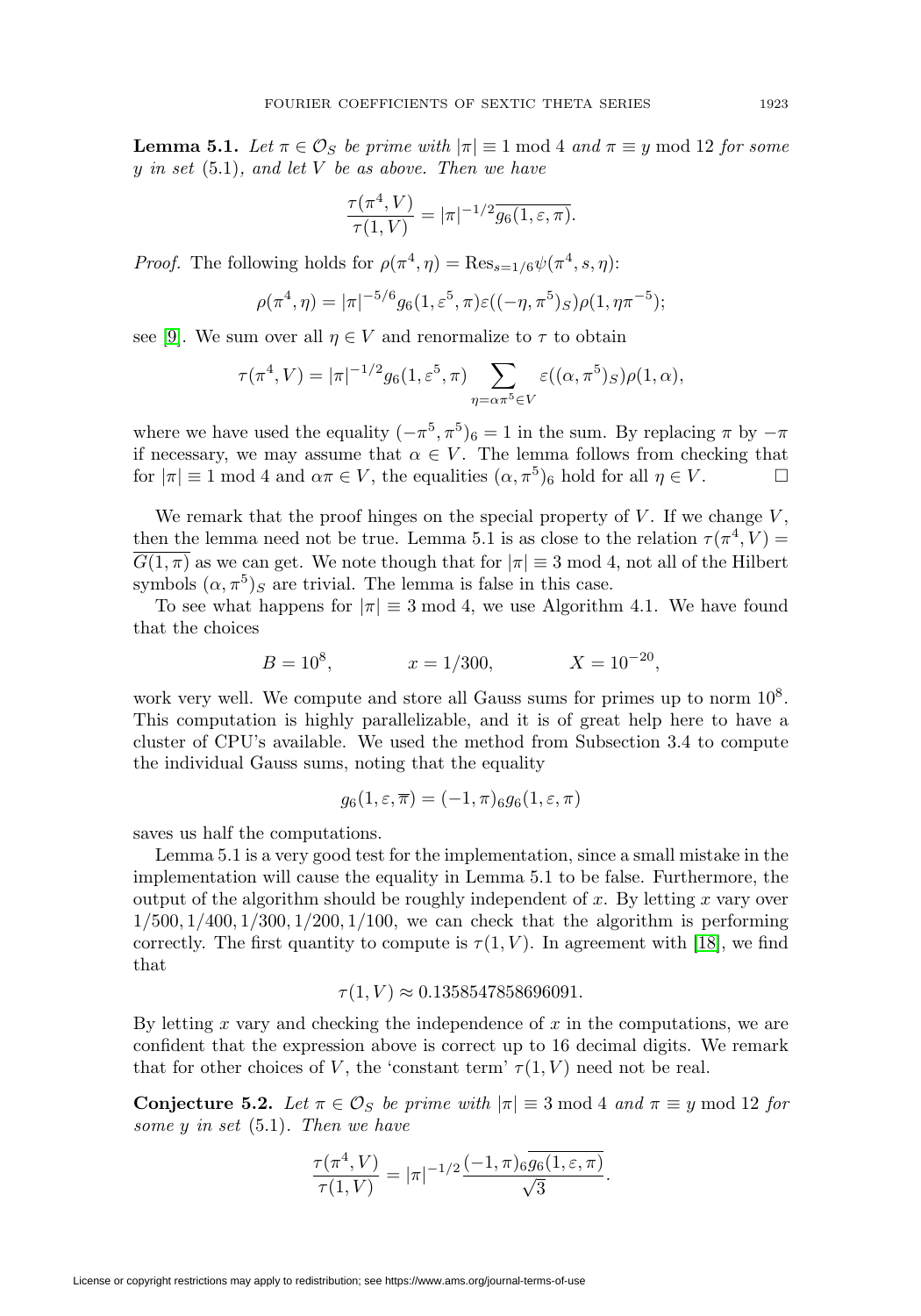**Evidence.** This conjecture is purely based on computational evidence. In fact, since the norm of  $\pi^4$  grows rather quickly, we only computed a few cases. The conjecture is correct for  $|\pi| = 7, 19, 31$  for several decimal digits. To prove this conjecture, one should examine the relations between the  $\rho(\pi^4, \eta)$  for varying  $\eta$ more closely.  $\Box$ 

We conclude that for this choice of V, the coefficients  $\tau(\pi^4, V)$  are almost in agreement with the general philosophy explained in the introduction. We now move on to the coefficients  $\tau(\pi^2, V)$ . In this case, the Hecke operators relate  $\rho(\pi^2, \eta)$  to itself. However, we can still derive the following.

**Lemma 5.3.** Let  $\pi \in \mathcal{O}_S$  be prime with  $|\pi| \equiv 1 \text{ mod } 12$ , and  $\pi \equiv y \text{ mod } 12$  for some y in set (5.1). If we have  $\tau(\pi^2, V) \neq 0$ , then  $\left(\frac{\pi}{\pi}\right)_6 = 1$ .

Proof. The Hecke operators now give

$$
\rho(\pi^2, \eta) = |\pi|^{-3/6} g_2(1, \varepsilon^3, \pi) \varepsilon(-\eta, \pi^3) S \rho(\pi^2, \eta \pi^{-3});
$$

see [\[9\]](#page-26-4). Analagous to the proof of Lemma 5.1 we derive that

$$
\tau(\pi^2, V) = |\pi|^{-1/2} g_2(1, \varepsilon^3, \pi) \tau(\pi^2, V)
$$

holds for  $|\pi| \equiv 1 \mod 12$ . Furthermore, we have  $g_2(1, \varepsilon^3, \pi) = \left(\frac{\pi}{\pi}\right)_6 \sqrt{N_{K/\mathbf{Q}}(\pi)}$  in this case. The lemma follows. -

We caution that the converse of the lemma does not hold. In our computations we have found several cases where  $\tau(\pi^2, V) \approx 0$  even though  $\left(\frac{\pi}{\pi}\right)_6 = 1$ . Specifically, we conjecture that  $\tau(\pi^2, V) = 0$  for

$$
|\pi| = 37,313,373,661,769.
$$

These five norms are the only norms less than 1300 for which  $\left(\frac{\overline{\pi}}{\pi}\right)_{6} = 1$  and  $\tau(\pi^2, V) \approx 0$ . We have not been able to determine a pattern in this small set of primes.

**Conjecture 5.4.** Let  $\pi \in \mathcal{O}_S$  be prime with  $|\pi| \equiv 1 \text{ mod } 12$ , and  $\pi \equiv y \text{ mod } 12$  for some y in set (5.1). If  $\tau(\pi^2, V) \neq 0$ , then we have

$$
\frac{\tau(\pi^2, V)}{\tau(1, V)} = \zeta_6^{g(\pi)} \frac{2g_3(1, \varepsilon^2, \overline{\pi})}{|\pi|^{1/2}}
$$

for some value  $g(\pi) \in \{0, \ldots, 6\}$  satisfying  $g(\pi) + g(\overline{\pi}) \equiv 0 \mod 6$ .

**Evidence.** The support for this conjecture is numerical. We have approximated  $\tau(\pi^2, V)$  for all  $|\pi| < 1300$ . We list the values for  $g(\pi)$  below for all  $|\pi| < 10^3$ .

| $N(\pi)$ | $\pi$                            | $+g(\pi)$ | $N(\pi)$ | $\pi$                             | $q(\pi)$ | $N(\pi)$ | $\pi$             | $-g(\pi)$ |
|----------|----------------------------------|-----------|----------|-----------------------------------|----------|----------|-------------------|-----------|
| 61       | $-9\zeta_6+4$                    |           |          | $433 \big  -24\zeta_6 + 13 \big $ |          | 853      | $-27\zeta_6 + 31$ |           |
| 157      | $-12\zeta_6+13$                  |           |          | $577 \,   \, 27\zeta_6 - 8$       |          | 877      | $3\zeta_6+28$     |           |
| 193      | $-9\zeta_6+16$                   |           |          | $601 \big  -24\zeta_6 + 25 \big $ |          | 937      | $3\zeta_6 - 32$   |           |
| 349      | $-3\zeta_6-17$                   |           |          | 613 $9\zeta_6 + 19$               |          | 977      | $36\zeta_6 - 23$  |           |
|          | $397 \mid 12\zeta_6 - 23 \mid 1$ |           |          | 673   $21\zeta_6 - 29$            |          |          |                   |           |

We have not been able to find a pattern in the exponents  $g(\pi)$ .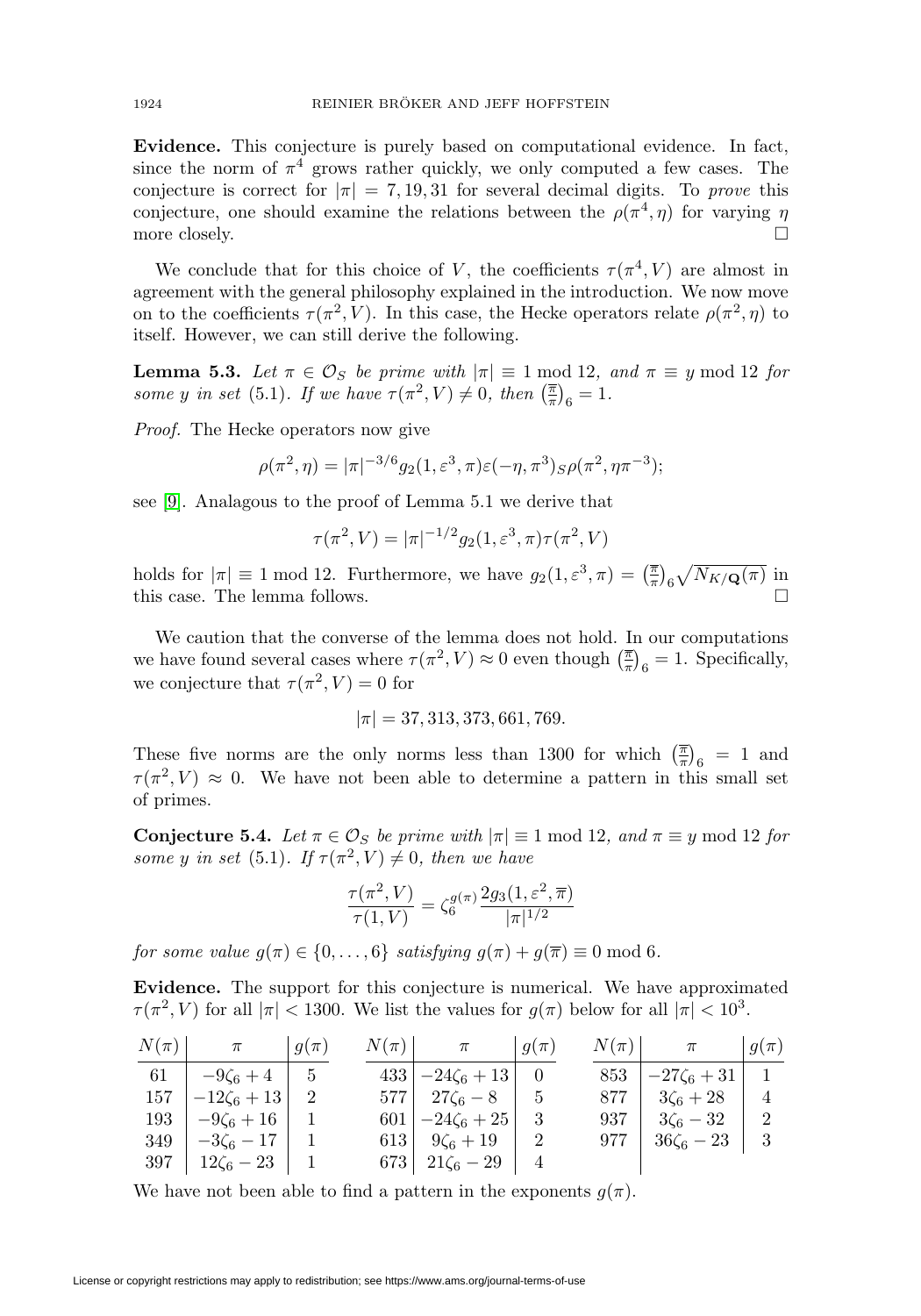For the  $\pi^2$ -case, it remains to consider the inert primes and the primes of norm congruent to 7 mod 12. For an inert prime  $\pi$ , we remark that although  $|\pi| \equiv$ 1 mod 4, the residue symbol in Lemma 5.3 is undefined and the proof therefore does not follow through. We have the following conjecture.

**Conjecture 5.5.** Let  $\pi \in \mathcal{O}_S$  be an inert prime with  $\tau(\pi^2, V) \neq 0$ , and  $\pi \equiv$ y mod 12 for some y in set  $(5.1)$ . Then we have

$$
\frac{\tau(\pi^2, V)}{\tau(1, V)} = -\frac{2\sqrt{|\pi|}}{|\pi|^{1/2}}.
$$

**Evidence.** We have computed the coefficients  $\tau(\pi^2, V)$  for  $\pi = 5, 11, \ldots, 89$ . We have  $\tau(\pi^2, V) \approx 0$  for

$$
\pi=5,17,29,41,53,59,89
$$

and the conjecture is true for the other cases  $\pi = 11, 23, 47, 71, 83$  with several decimal digits precision. From this data one can furthermore conjecture that  $\tau(\pi^2, V) = 0$  for  $|\pi| \equiv 5 \text{ mod } 12$ . Note that the prime 59 contradicts the converse statement.  $\Box$ 

We remark that the  $\sqrt{|\pi|}$  in Conjecture 5.5 equals the cubic Gauss sum for  $\pi$ , just like in Conjecture 5.4.

**Conjecture 5.6.** Let  $\pi \in \mathcal{O}_S$  be prime with  $|\pi| \equiv 7 \text{ mod } 12$ , and  $\pi \equiv y \text{ mod } 12$  for some  $y$  in set  $(5.1)$ . Then we have

$$
\frac{\tau(\pi^2, V)}{\tau(1, V)} = \zeta_{12}^{h(\pi)} \frac{2g_3(1, \varepsilon^2, \overline{\pi})}{\sqrt{3}|\pi|^{1/2}}
$$

with  $h(\pi) \in \{1, 3, 5, 7, 9, 11\}$  satisfying  $h(\pi) + h(\overline{\pi}) \equiv 0 \text{ mod } 12$ .

**Evidence.** We have approximated the coefficients  $\tau(\pi^2, V)$  for all  $|\pi| < 8000$ . We list the first few values for  $h(\pi)$  below.

| $N(\pi)$ $\pi$ $h(\pi)$        |  | $N(\pi)$ $\pi$ $h(\pi)$          |  | $N(\pi)$ $\pi$ $h(\pi)$           |  |
|--------------------------------|--|----------------------------------|--|-----------------------------------|--|
| 7   $3\zeta_6 - 2$   9         |  | $79 \mid 3\zeta_6 - 10 \mid 7$   |  | $163 \mid 3\zeta_6 + 11 \mid 3$   |  |
| $19 \mid 3\zeta_6 + 2 \mid 11$ |  | $103 - 9\zeta_6 - 2$ 1           |  | $199 \mid 15\zeta_6 - 13 \mid 11$ |  |
| $31 \mid 6\zeta_6 - 1 \mid 3$  |  | $127 \mid 6\zeta_6 - 13 \mid 7$  |  | $211 \mid 15\zeta_6 - 1 \mid 7$   |  |
| $43 \mid -6\zeta_6 + 7 \mid 1$ |  | $139 \mid 3\zeta_6 - 13 \mid 7$  |  | $223 \mid 6\zeta_6 + 11 \mid 3$   |  |
| 67 $-9\zeta_6 + 7$ 9           |  | $151 \mid -9\zeta_6 + 14 \mid 7$ |  | 271 $-9\zeta_6 + 19$ 1            |  |

We have not been able to find a pattern in the exponents  $h(\pi)$ . Since  $h(\pi)$  appears We have not been able to find a pattern in the exponents  $h(\pi)$ . Since  $h(\pi)$  appears to always be odd, we can replace the  $\sqrt{3}$  in the denominator of the conjecture by  $\zeta_{12}^{11}(1+\zeta_6)$  to force  $h(\pi)$  to be even and  $\zeta_{12}^{h(\pi)}$  is then a *sixth* root of unity. However, complex conjugation does not act nicely in this case. This is the reason we have complex conjugation does not act incely in this case. This is the reason we have stated the conjecture with a  $\sqrt{3}$  instead of  $1 + \zeta_6$ .  $\Box$ 

We proceed with the investigation of  $\tau(\pi, V)$ . We believe that the quantity

$$
\left(\frac{\tau(\pi, V)}{\tau(1, V)}\right)^2
$$

has interesting algebraic properties.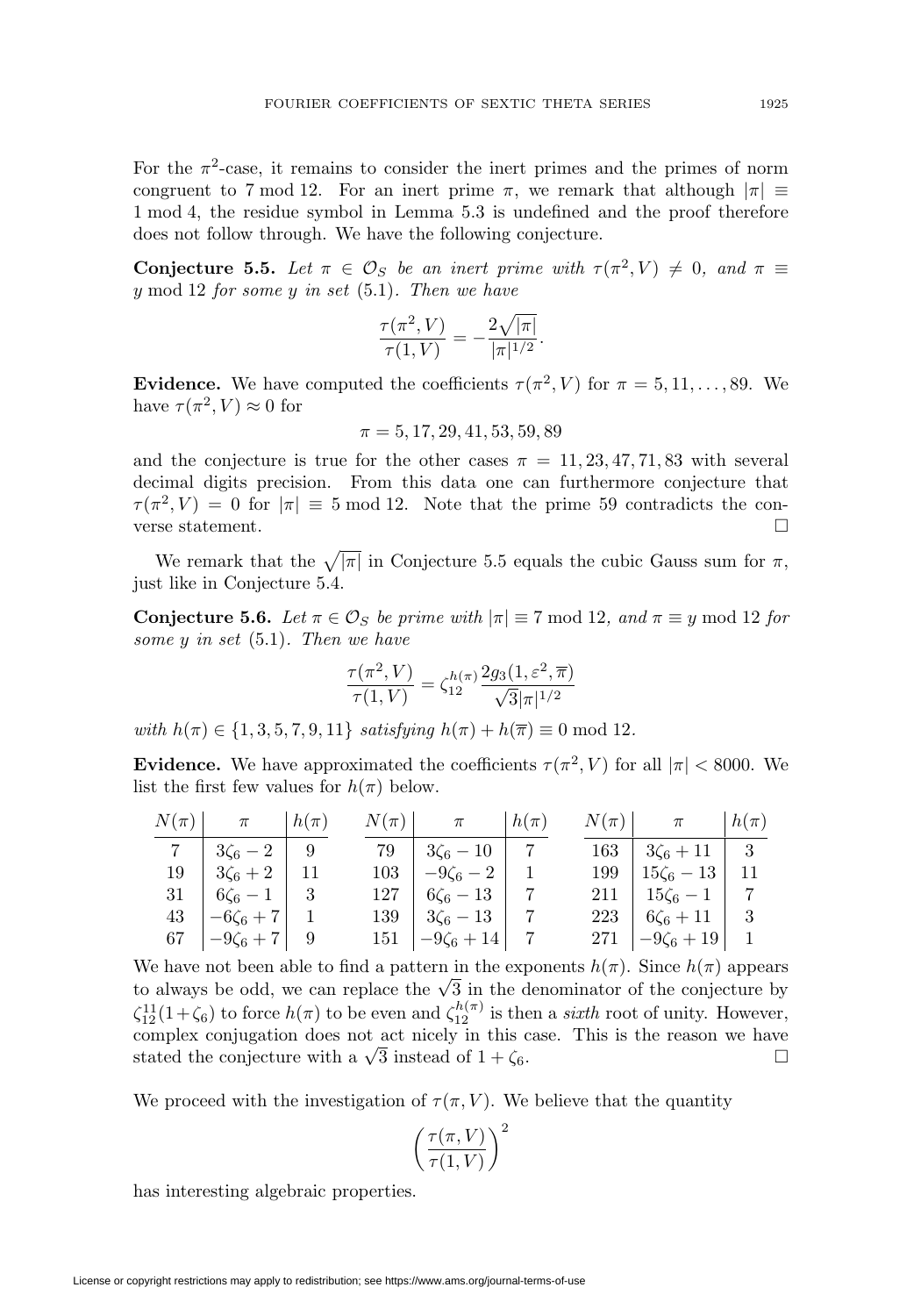**Conjecture 5.7.** Let  $\pi \in \mathcal{O}_S$  be prime with  $\pi \equiv y \mod 12$  for some y in set (5.1). If  $|\pi| \equiv 1 \mod 4$ , then we have

$$
\left(\frac{\tau(\pi, V)}{\tau(1, V)}\right)^2 = \zeta_6^{k(\pi)} \frac{g_3(1, \varepsilon^2, \overline{\pi})}{|\pi|^{1/2}} 3^{l(\pi)} (1 - 3\zeta_6)^{m(\pi)} (-2 + 3\zeta_6)^{n(\pi)}
$$

with  $k(\pi) \in \{1,\ldots,6\}$  satisfying  $k(\pi) + k(\overline{\pi}) = 0 \mod 6$ . We have  $l(\pi) \in \{-1,0\}$ . The elements  $1-3\zeta_6$ ,  $-2+3\zeta_6$  have norm 7, and we have  $m(\pi), n(\pi) \in \{0,2\}$  with the restriction that they cannot both be equal to 2. If  $|\pi| \equiv 3 \text{ mod } 4$ , then we have

$$
\left(\frac{\tau(\pi,V)}{\tau(1,V)}\right)^2 = \zeta_6^{k(\pi)} \frac{g_3(1,\varepsilon^2,\overline{\pi})}{|\pi|^{1/2}} 3^{l(\pi)} (1+3\zeta_6)^{m(\pi)} (4-3\zeta_6)^{n(\pi)}
$$

with the same restrictions on k, l, m, n. The elements  $1+3\zeta_6$ ,  $4-3\zeta_6$  both have norm 13.

**Evidence.** In the case  $|\pi| \equiv 1 \mod 4$ , we have computed  $\tau(\pi, V)$  for all  $|\pi| < 900$ . The norms where an element of norm 7 appears in  $\tau$  are

73, 193, 241, 349, 373, 421, 613, 661, 709, 757, 829.

For these norms, we have  $l(\pi) = -1$ . The norms with  $l(\pi) = 0$  are

# 97, 229, 313, 457, 577, 877.

The conjecture is on thinner ice for  $|\pi| \equiv 1 \mod 4$ . In this case, our implementation is not entirely independent of the parameter  $x > 0$ , which has the practical impact that we can only rely on very few digits. In his thesis, Wellhausen computed  $\tau(\pi, V)$ for all  $|\pi| < 100$  and the only  $|\pi|$  where the element of norm 13 appears is 79. The norms with  $l(\pi) = 0$  are

## 19, 31.

We have not found a pattern in the exponents  $k(\pi)$ , nor a condition when the elements of norm 7, 13 appear.  $\Box$ 

## **ACKNOWLEDGEMENT**

It is a great pleasure to thank Professor Patterson for many helpful discussions. We thank Ronald van Luijk and Marco Streng for allowing us to use their cluster of Intel Xeon processors.

### **REFERENCES**

- <span id="page-25-0"></span>[1] B. Brubaker, A. Bucur, G. Chinta, S. Frechette, and J. Hoffstein, Nonvanishing twists of GL(2) automorphic L-functions, Int. Math. Res. Not. **78** (2004), 4211–4239, DOI 10.1155/S1073792804133473. M[R2111362 \(2005h:11099\)](http://www.ams.org/mathscinet-getitem?mr=2111362)
- <span id="page-25-5"></span>[2] J. W. S. Cassels and A. Fröhlich (eds.), Algebraic Number Theory, Proceedings of an instructional conference organized by the London Mathematical Society, Academic Press, London; Thompson Book Co., Inc., Washington, D.C., 1967. M[R0215665 \(35 #6500\)](http://www.ams.org/mathscinet-getitem?mr=0215665)
- <span id="page-25-1"></span>[3] G. Chinta, S. Friedberg, and J. Hoffstein, *Double Dirichlet series and theta functions*, Contributions in Analytic and Algebraic Number Theory, Springer Proc. Math., vol. 9, Springer, New York, 2012, pp. 149–170, DOI 10.1007/978-1-4614-1219-9 6. M[R3060459](http://www.ams.org/mathscinet-getitem?mr=3060459)
- <span id="page-25-4"></span>[4] H. Cohen, Number Theory. Vol. II. Analytic and Modern Tools, Graduate Texts in Mathematics, vol. 240, Springer, New York, 2007. M[R2312338 \(2008e:11002\)](http://www.ams.org/mathscinet-getitem?mr=2312338)
- <span id="page-25-3"></span>[5] C. Eckhardt, Eine Vermuting ¨uber biquadratische Thetareihen und ihre numerische Untersuchung, PhD thesis, University of Göttingen, 1989.
- <span id="page-25-2"></span>[6] C. Eckhardt and S. J. Patterson, On the Fourier coefficients of biquadratic theta series, Proc. London Math. Soc. (3) **64** (1992), no. 2, 225–264, DOI 10.1112/plms/s3-64.2.225. M[R1143226](http://www.ams.org/mathscinet-getitem?mr=1143226) [\(93a:11036\)](http://www.ams.org/mathscinet-getitem?mr=1143226)